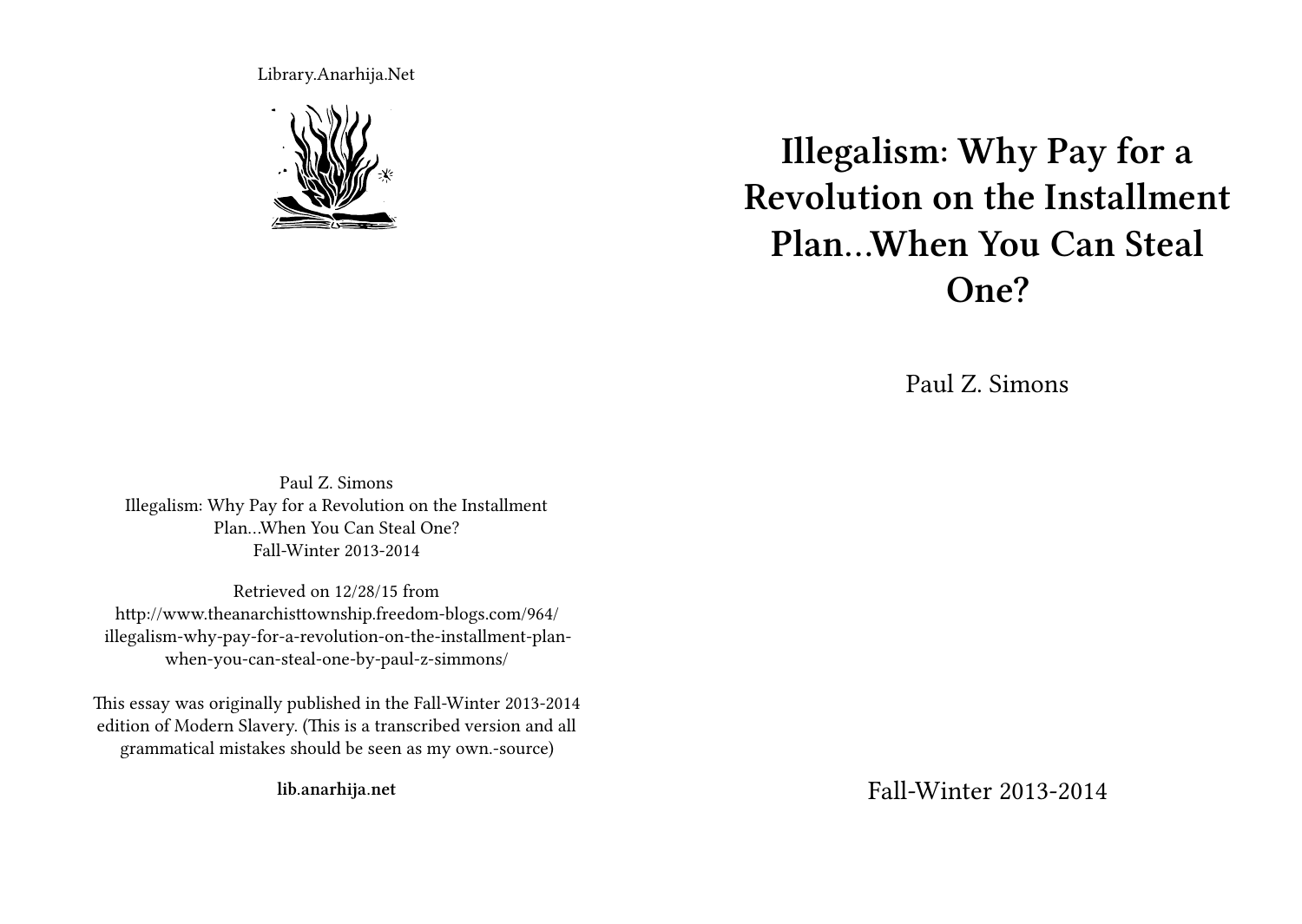# **Contents**

| Clément Duval from War to Crime to Devil's Island to |
|------------------------------------------------------|
|                                                      |
|                                                      |
| Toccata and Fugue in Dynamite, Dagger and Pistol 12  |
| Disharmonic Convergence 15                           |
| Beginnings: The Gang Forms 18                        |
| The Final Puzzle Piece - Bonnot 22                   |
| The Gang Bangs: A Fistful of Bullets 25              |

and values of a repressive order to pacify the bad conscience of this guilt.

Once again, the deep connection between the death instinct and the sense of guilt becomes apparent. The silent "professional agreement" with the fact of death and disease is perhaps one of the most widespread expressions of the death instinct – or, rather, of its social usefulness.

In a repressive civilization, death itself becomes an instrument of repression. Whether death is feared as constant threat, or glorified as supreme sacrifice, or accepted as fate, the education for consent to death introduces an element of surrender into life from the beginning – surrender and submission. It stifles "utopian" efforts.

The powers that be have a deep affinity to death; death is a token of unfreedom, of defeat. Theology and philosophy today compete with each other in celebrating death as an existential category: perverting a biological fact into an ontological essence, they bestow transcendental blessing on the guilt of mankind which they help to perpetuate – they betray the promise of utopia.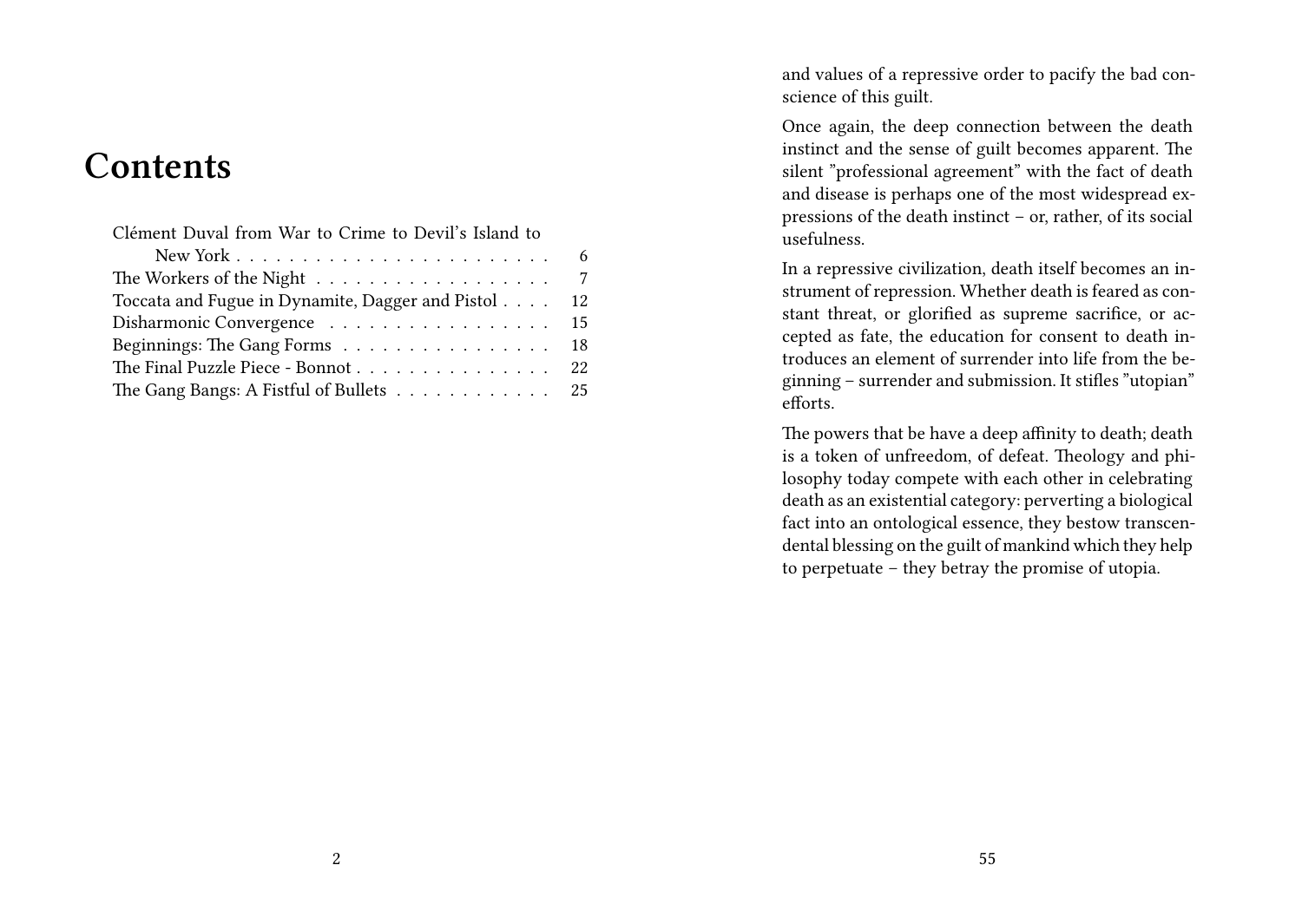In this sense the insult to the anti-utopians was two-fold, yes we are utopians, and yes we are utopians operating on the terrain of utopia - now - not in some far-flung future where our children's children will form of the general staff of an as yet unborn insurrectionary militia.Finally its also important to note the fundamental violence that such theories do to the Marxists, and some anarchists, who believe that only when the time has become ripe, through the collapse of the wage and profit system, the downhill slide from peak oil, or the moment when everyone, in a vast global pre-frontal cortex explosion of wisdom realizes that the total amount of debt, individual, sovereign, and corporate exceeds the total number of all possible form of profits and incomes with which to make the payments will a revolution become a viable alternative to the species.

As opposed to the very general utopian notion that basic human individual desire and need will be the sole motivating factors that will push the species from where it is now into the great necessity; utopia.

Finally, the real arguments made against illegalism were that of an early, seemingly meaningless death.

So I'll let Marcuse who stood with one foot in Marxism and other in utopia bring this essay to a conclusion,:

Under conditions of a truly human existence, the difference between succumbing to disease at the age of ten, thirty, fifty, or seventy, and dying a "natural" death after a fulfilled life, may well be a difference worth fighting for with all instinctual energy.

Not those who die, but those who die before they must and want to die, those who die in agony and pain, are the great indictment against civilization. They also testify to the unredeemable guilt of mankind. Their death arouses the painful awareness that it was unnecessary, that it could be otherwise. It takes all the institutions

In truth, it isn't indispensable to feel oneself an anarchist to be seduced by the coming demolitions. All those who society flagellates in the very intimacy of their being instinctively wants vengeance. A thousand institutions of the old world are marked with a fatal sign. Those affiliated with the plot have no need to hope for a distant better future; They know a sure means to seize joy immediately: Destroy passionately!

-Zo d'Axa

*Destroy Passionately!*

Well as through this world I've traveled, I've seen lots of funny men, Some will rob you with a six gun and some with a fountain pen But as through this world you ramble, as through this world you roam, you will never seen an outlaw drive a family from their home. -Woody Guthrie *Pretty Boy Floyd*

**Illegalism** - The open embrace of criminality as an expression of anarchism, particularly individualist anarchism.

The advent of the illegalist tendency in the last century of the nineteenth and first two decades of the twentieth century, primarily in France, Switzerland, Belgium and Italy, proved to be yet another contentious, seemingly indefensible dark stain on the soul of Anarchy for many of its working class adherents. Like the terrorists, the assassins, and the bandits - the illegalists presented to the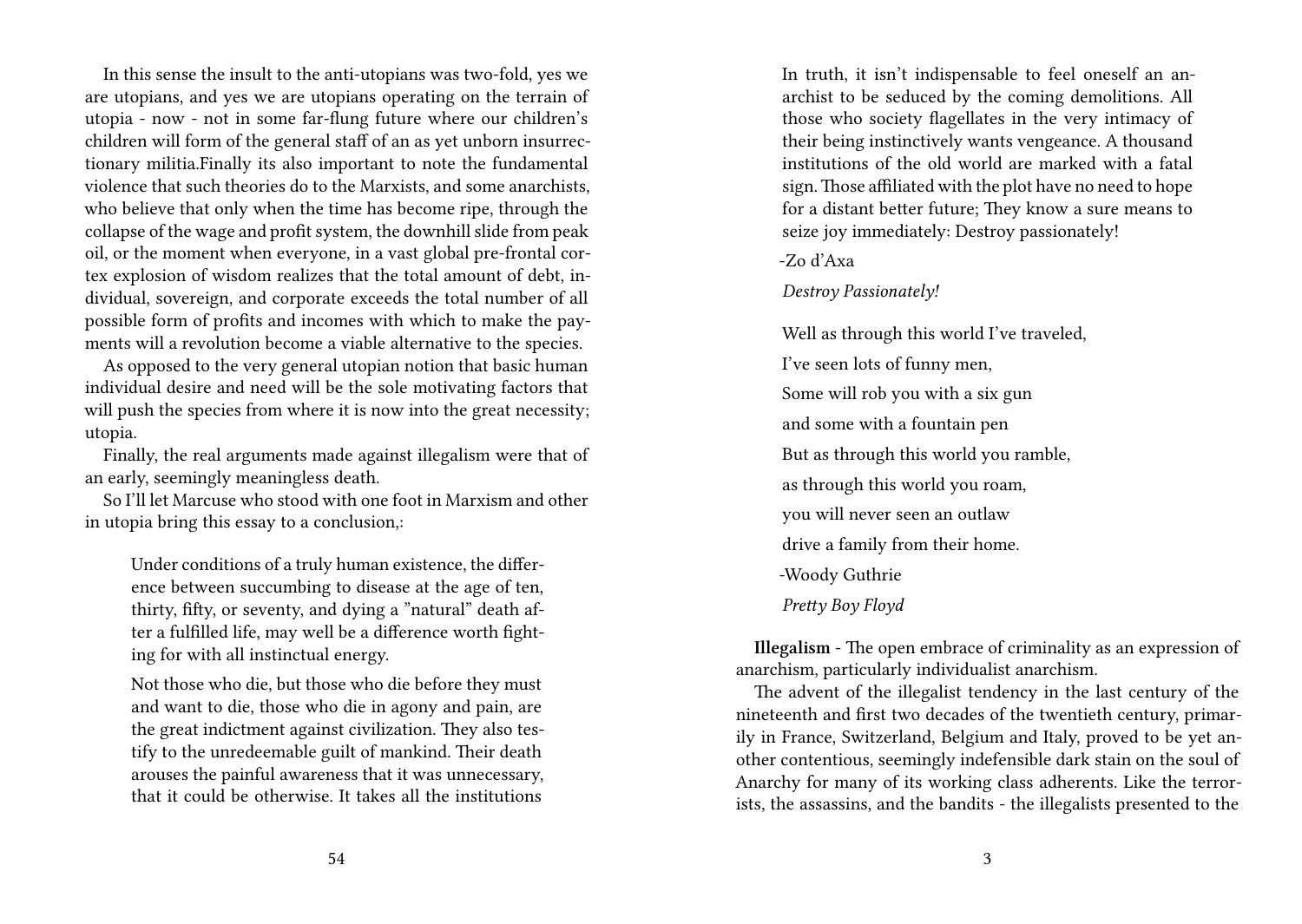world the tableau of the vessel of social morality tipped, emptied and smashed. For the illegalists crime was an accepted economic activity, and simultaneously the very heart and soul of social insurrection, the negation *and* the negation of the negation.

Passage into the illegalist milieu portended a commitment that encompassed the condemnation of all law, all morality, a rejection of both virtue and vice. It established a terrain of activity that by definition was beyond the purview of all social institutions and accepted relationships - the landscape of the illegalist was a place where the insurrection had already been fought and won.

The illegalists were probably the most individual of anarchists while simultaneously maintaining the strongest bonds of association and communication, bonds required by the social activity of crime as insurrection. The illegalist milieu also illuminates a singular aspect of utopia, specifically that when the anarchist society is realized it will not be as a result of some esoteric will-to-liberty, or a Freudian erotic demiurge, nor as the result and sum of a labored economic equation, rather utopia will arise as a function of necessity, as banal as breakfast and as certain as summer heat.

In the same manner that the illegalists turned to crime to survive and to speak, so society will turn to utopia to survive … and to speak. Of course, illegalist actions and theory are the stuff from which controversy is manufactured, not even ordinary criminals will condone crime publicly, and the Left, which has always asserted a monopoly on morality, was as outraged as the politicians and the press of the dominant society when anarchists started cracking safes and shooting bank tellers.

Anarchist history provides shining examples of theoretical hypocrisy; certainly the syndicalists, with their dreams of economic organization built atop massive industrial union structures were no grant fans of the illegalists.

The anarcho-communists who had watched as their tendency bled adherents into the various communist parties on one side and the syndicalists on the other were in no position to respond at any

In this instance the reinsertion of utopian currents into anarchism, accomplished as the result of the individual writings of Zo d"Aza, among others, was offset by the growth of the syndicalist tendency, including the uptick in the census of various union bodies, especially those associated with the Confederation General du Travail in France, the IWW in the US and Australia, and of course the proliferation of soviets in Russia.

The strength of the syndicalist argument ultimately being contained in the non-utopian, practical method of building unions as the seeds of the new society, and also providing structure as the post-general strike world and how industry would be changed from a generator of profit to a liberator of human aspirations.

Of interest too is the seeming confusion that reigned at the "top" of these organizations especially the IWW, where Bill Haywood would respond as to whether he had read Marx's *Capital* with the snappy rejoinder, "No, but I have the marks of Capital all over my body."

This sentiment is echoed by Joe Hill, who while rotting in prison during the months that the State of Utah was figuring out the easiest way to justify his murder was asked by a local journalist whether he was a Marxist, to which h responded with the simple, and avowedly untrue, "Yes, I am and always have been."

Therefore as syndicalism sough to reject as much as possible the smear of utopianism , the closer the leaders and rank and file edged towards proclaiming the organization and its members Marxist.

The illegalists on the other hand never stood back from the glaring utopianism that characterized much of their theory.

Certainly Kibalchich was sufficiently clear in his theoretics that he acknowledged the basic utopian ism that animated much of individualist anarchism, he was equally solid in translating illegalist activities into the living breathing insurrection that was then being fought out. Not to be put off to some great event scheduled to occur in the next few centuries, but a battle that was joined daily by the adherents of illegalism, and their supporters.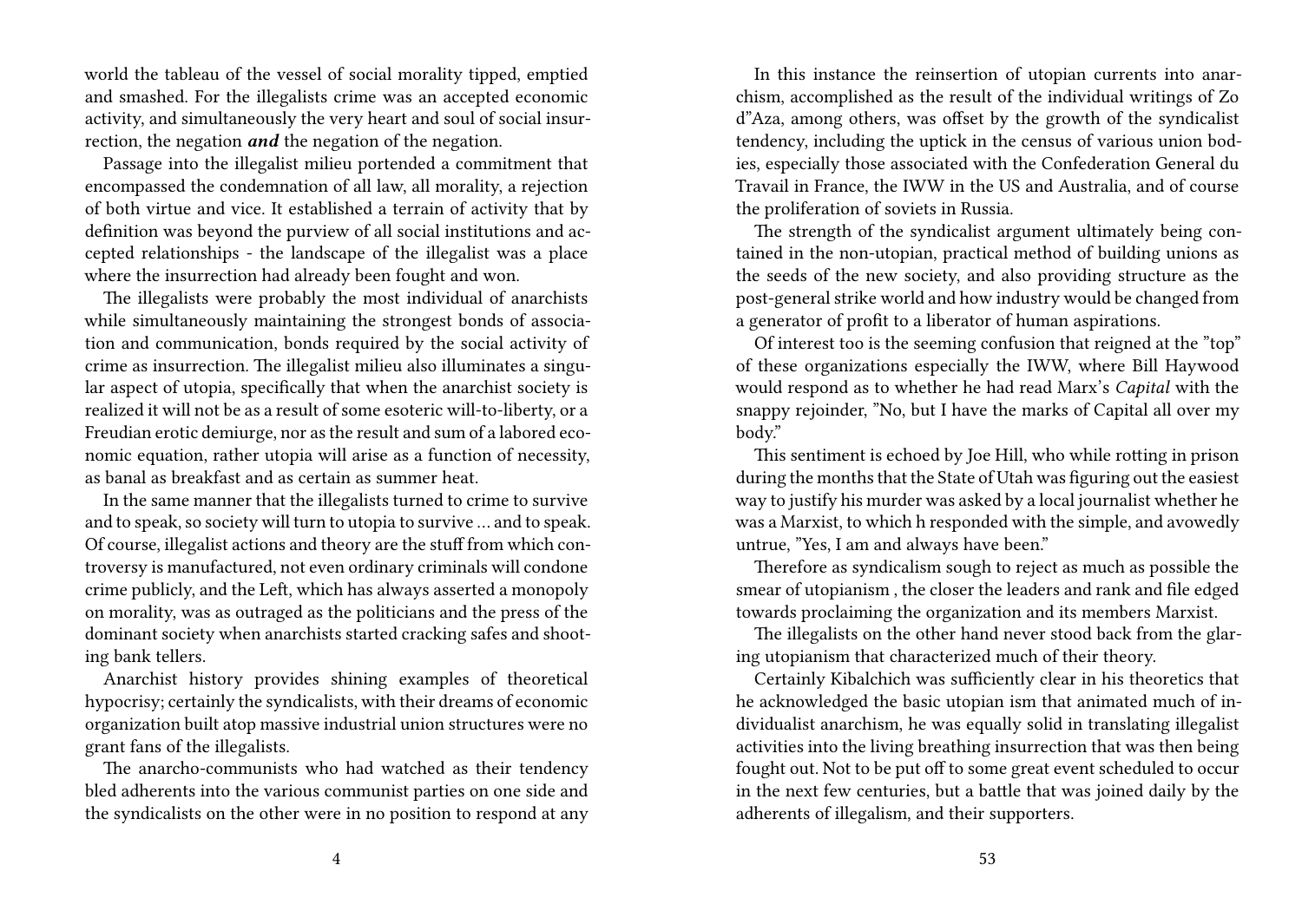militarism and nationalism, the proof of the malleability of the urban landscape to meet the needs of people, and finally the outrageous, side-splitting comedy of watching the bronzed, granite, phallus tumble grandly and flaccidly to the ground.

Not surprisingly the author of the night work legislation was Leo Frankel, a devoted follower of Marx, and the destruction of the Column was the brainchild of the artist Gustave Courbet, an admirer of both Proudhon and Bakunin.

Pushing on from the Commune into later European history one sees this dichotomy grow ever more striking, ever more profound.

The anarchists became the midwives of week long Social Republics, of risings doomed before the first shot was fired, of being the guardians of insurrection that is "nowhere" because it is realized and dreamed of everywhere.

In the mind one sees the image of a Spanish peasant unable to read but staring at and moving rough, calloused fingers over the pictures of black flags and various images that adorn the latest issue of *La Revista Blanca*.

Anarchism is utopian because the anarchist vision is sublime, transcendent; even the poorest, most uneducated worker could viscerally relate to a future where bosses and work had been destroyed in favor of play as the dominant economic activity and a grand illuminating equality of resources, wealth and opportunities to learn and attain knowledge, and finally to participate directly without mediation in decisions that affected one's life.

Unlike the Marxist who envisioned a society very like the one she lived in, only in the communist world the workers were the masters, not the slaves. Marxism is anti-utopian because the communist vision is of a society where nothing, other than the class makeup of the new bosses, has changed.

The advent and activities of the illegalists, and the concurrent rise of the most possibillist of anarchist tendencies, anarchosyndicalism, replayed in miniature the split that occurred after the Commune.

level, though Jean Grave, among others would develop a ranting liberal critique of the whole scene.

A very similar controversy reared its head two decades ago when Murray Bookchin and his "social anarchist" minions started throwing much at "lifestyle anarchists" for being uninterested in organizing for the masses for either the social revolution, or even a late July Social Ecology picnic. Though Bookchin obviously felt this was a new controversy within anarchism, his ravings (and ours) had all the trappings of the Syndicalist versus illegalist tribal warfare conducted circa 1910.

Finally, the Occupations of 2011 and the arguments brought for and against violence in the General Assemblies, as reported in the non-MSM press, also seemed yet another rehash of the illegalist controversy that played out a full century ago in France.

Yet, illegalism strikes deeper into anarchy than an economic or political construct - including class struggle, surplus value, or postmodern analysis done in crayon.

Certainly, the illegalist tap roots penetrate further than most anarchists would like to admit, and they are not only buried in the conceptual tangle that supports the anarchist challenge, they are also present and resonate throughout every historical manifestation of anarchy or anarchism.

Thus one day in a post-insurrectionary era a toddler holding fast to a chair for balance may query a parent - "are you an anarchist, too, Mama?"

For the simple reason that the child already knows that mom is an illegalist - it goes without saying.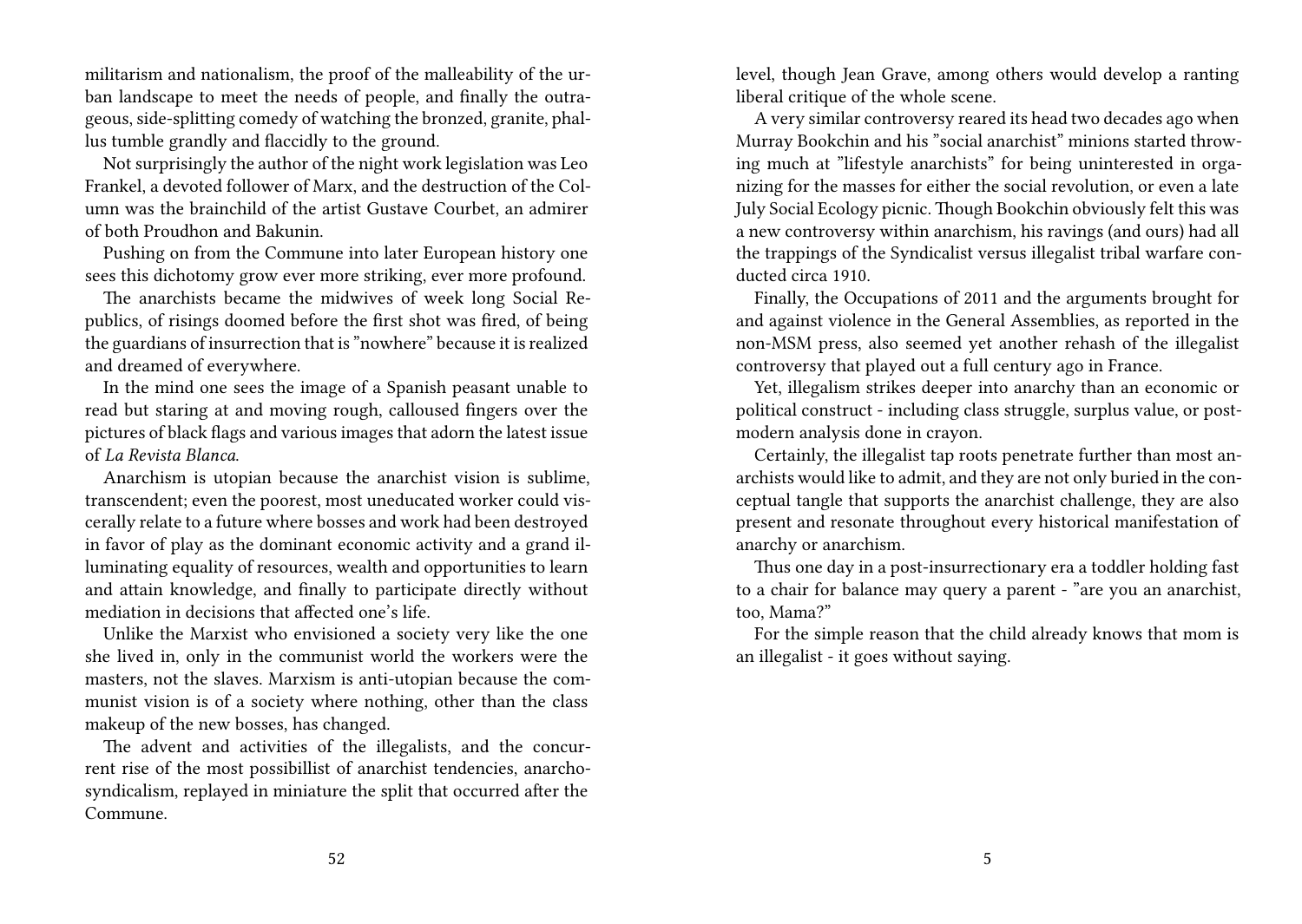## **Clément Duval from War to Crime to Devil's Island to New York**

The very first illegalist, and the man who would provide the initial intellectul argument for anarchists as criminals was Clément Duval. He had served as a line soldier during the Franco-Prussian War and while unclear whether he participated in the Commune, he was wounded horribly by a Prussian mortar shell and subsequently contracted smallpox while recovering. He spent the next 10 years of his life recovering, including four years in hospital.

Upon release he was basically unemployable, being skilless save soldiering and with multiple physical challenges, and so set about becoming a thief. He also later jointed the legendary anarchist group the *Panther of the Batignolles*, one of the many contemporary Parisian affinity groups in that era who were notorious for their extreme ideas and also their street actions which seemed designed more to imperil police officers and violate laws than to protest any perceived slight to the anarchist community.

The *Panther* also doubled as a criminal conspiracy and their occasional forays into illegality would push Deval even further into the milieu. Duval, however, was a pretty mediocre criminal, shortly after joining the Panther he was arrested for the theft of 80 francs and spent a year in prison. Then on October 25th of 1886 Duval broke into a socialites house, stole 15,000 francs and set the house on fire - either accidentally or on purpose, his "confession" is unclear on this point.

He was apprehended two weeks later trying to fence some of the goods from the burglary.

The myth of the illegalists begins with his arrest, for as the cop Rossignol was trying to apprehend Duval, Duval pulled a dagger from his coat and stabbed him repeatedly.

Though Rossignol would survive his wounds, the image of an apprehended criminal striking back at an officer of the law midzines, mail, and who found each other via the ultimate underground print media clearinghouse, *Factsheet Five*.

This strange mix of theory, personality and history would be brought to a near explosive mass via the catalyzing addition of various meetings and events including the 1986-1989 Continental Anarchist Gatherings (Chicago-SF-Toronto) and the Tompkins Square Park Riot of August 1988.

Grinding back to the 19th Century - Marx and Engels would use the term utopian as a way to criticize and infantalize not only the those thinkers who had swum in the waters of socialism, communism, and revolution prior to their arrival, additionally the anarchists, especially Bakunin, would use the term utopian as an insult for all comers as they vied for political pre-eminence among the various population strata most likely to participate in revolutionary upheavals.

In the case of Bakunin the epithet was hurled without acknowledging the obvious and gnawing truth that most of anarchist theory and praxis was, in fact, pretty utopian.

The Paris Commune provided the political upheaval that materialized as the fork in the road that would effectively split the various revolutionary currents into utopian (anarchist) and anti-utopian (Marxist) camps.

Using then select activities of the Commune to illustrate this marked dichotomous political vision and simultaneously as real events that stirred the acrimonious stew then brewing between Marx and Bakunin, lets see what the Communards did that produced such antipathy - for the Marxists the high water mark of the uprising may be the Commune's outlawing of night work for bakers, a solid practical step towards socialism without a blemish of the idealistic or heroic, without any revolutionary mumbo-jumbo that they accused their adversaries of engaging in.

For the anarchists the destruction of the Vendome Column was the insurrectionary act *par excellence* - with all the possibilities the action entailed, the death (regicide? arcicide?) of imperialism,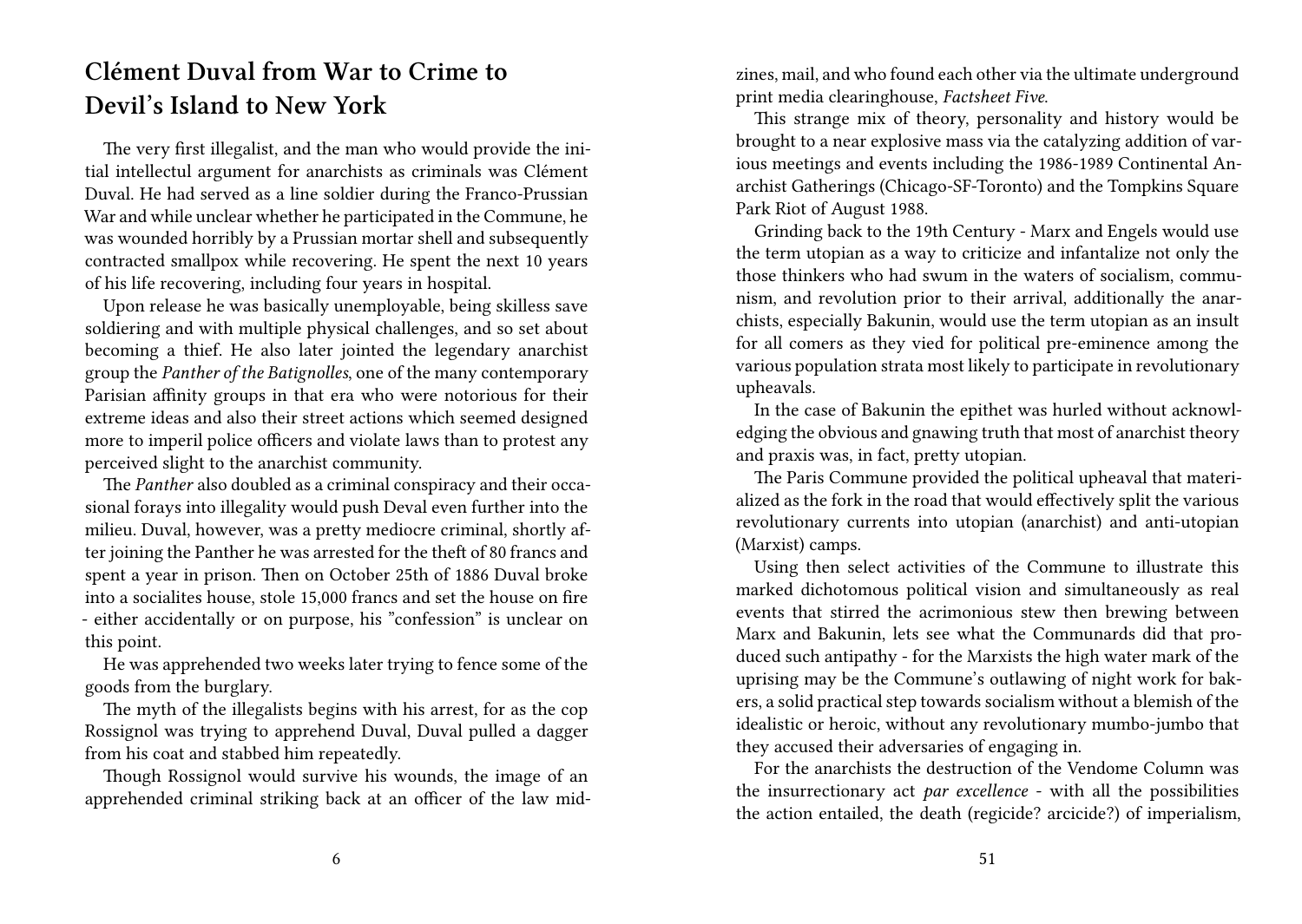Durruti, in one of his moments of clarity, voiced the concern that the "discipline of indiscipline" was proving to be an ineffective tactic with which to fight a civil war.

I have no answer as to how the Spainards should have structured their militias, rather I am convinced that their chosen organization was sufficiently flawed as to allow them to lose twice, first to the Stalinists, and then to the fascists.

The simple, elegant illegalist "solution" to the problem of organization was neither new nor particularly innovative. The raiding parties of the Great Plains tribes were comprised in a very similar manner.

The "solution" then consists of a structure that is temporary– that ceases to exist past the accomplishment of the strategic goal for which the organization was brought into existence. The organization allowed for each of the individuals involved sufficient input so as to satisfy the need for participation in decisions that affect ones own life, especially those decisions that may lead to the maiming, capture or death of the organizations members.

Each of the individuals involved understood their various responsibilities and that knowledge allowed for tasks to be completed quickly and completely without the need for oversight (administration) nor the attendant operationalizing factor of oversight - discipline, and its sustaining hierarchy motivating principles - punishment and/or reward.

The illegalists also represent one of the last glowing embers of the association of anarchist with utopia; which would be brought back into a raging conflagration some seventy-five years later with an unlikely mixture of anti-civilization, anti-technology theory, the resurgence of combative, mobile affinity groups best exemplified by the "Vermont Family," urban squatters, and the re-discovery and repopularization of 120 years of anarchist theory and history (including the Situationists and the Frankfort School) by a well-connected group of writers, journalists and theorists linked together through

arrest was an addition to the history of crime that only an illegalist could have made. His trial drew loud support from all segments of the anarchist milieu and ended in chaos as he was dragged from court screening, "Long Live Anarchy!"

He had also sent to the anarchist paper *La Revolte* an article which included the lines,

Theft exists only exists through the exploitation of man by man…when Society refuses you the right to exist, you must take it…the police-man arrested me in the name of the Law, I struck him in the name of Liberty.

Duval was sentenced to the "dry guillotine" of Devil's Island from which, after 20 unsuccessful attempts, he finally got it right and escaped in April of 1901 and lived out the rest of his life in New York City.

His memoirs were published in 1929, and have just recently been republished (*Outrage: An Anarchist Memoir of the Penal Colony*, translated by Michael Shreve, PM Press, 2012).

Duval never renounced nor backtracked from his life as an anarchist and criminal.

### **The Workers of the Night**

The second foray of anarchists into the criminal milieu is due to one man, Marius Jacob, who just didn't seem to be able to fit in.

Initially, a sailor's apprentice on a voyage to Sydney Australia, he jumped ship at some point in time and among other employments tried piracy but found it too cruel to his tastes.

Upon returning to France he took up typography and militant anarchist activity that ended with him being caught with a parcel of explosives after a string of minor larcenies. Jacob knew when he was beat, and thereafter never sought legitimate employment,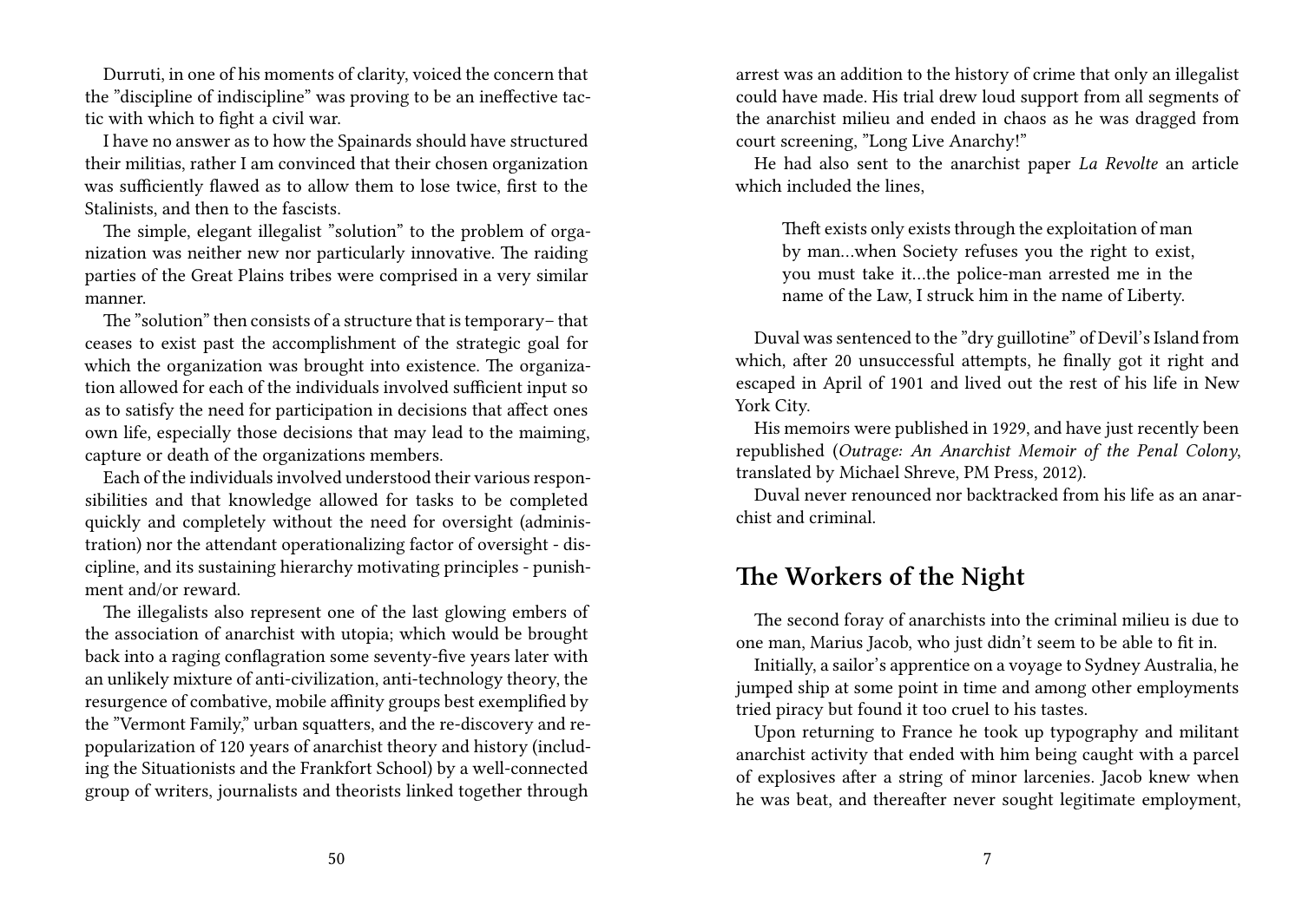rather he gathered around him a group of anarchists similarly alienated from the world of work and formed what they termed the "Workers of the night."

He used the term "pacifistic illegalism" to describe this new twist on anarchist activities. Jacob and his band evolved a simple though powerful set of guidelines, one does not kill except to protect one's life an freedom from the police, one steals only from social parasites like bankers, bosses, judges, soldiers, the clergy, and not from useful members of society like doctors, artists or architects.

Finally, a percentage of the proceeds were to be donated to anarchist causes, depending on the choice and tastes of the illegalist doing the stealing and the giving. Jacob and his gang proved to be cunning and successful burglars.

One of the man tricks they introduced was forcing their way into an apartment from the apartment above.

To facilitated this a small hole was drilled through the floor of the top apartment and into the ceiling of the lower dwelling. A closed umbrella was inserted through the hole and opened so that falling debris and noise would be lessened in the target apartment.

From 1900 to 1903 Jacob and his small crew of from two to four burglars perpetuated at least 150 burglaries throughout France, including a smash and grave at the Tours Cathedral and pilfering an Admieral's mansion in Cherbourg.

Then in April of 1903 the whole venture went sour with the slaying of a police officer in Abbeville during an escape. Jacob and his confederates were eventually captured and tried two years later in Amiens. Anarchists flocked to the city to support him, and while his legal defense left much to be desired he avoided the guillotine and was sentenced to life at hard labor in Cayenne.

After 17 escape attempts he was finally pardoned and returned to France, though he was unhappy in Paris and moved to the Loire Valley where he continued on with his life.

He eventually remarried (his wife had died while he was in the *bagne*, the Gallic Gulag) and took up a life of commercial travel. In it is that a group is seeking to accomplish, the structure required to realize the activity comes into being.

Each of these solutions then is also tempered by the principle on its ability to realize the needs and desires of the individual, to safeguard her autonomy against the ever present likelihood that organizations will tend to blunt and ultimately deny the sovereignty of individual in favor of the growing power of the collective, especially with the passage of time.

*In extremis* some organizations exist whose sole purpose is to maintain their own existence, the nation-state is a good model of such circuitous existential theory, and certainly the police and the military are prime examples of the mailed fist that does nothing save preserve the sovereign status-quo, and eliminate any contestation that could lead to either radical internal change (a relative impossibility) or insurrection.

The absurdity of the argument is often laid bare when fundamental principles are used to justify their own destruction.

The Occupy movement, for all its weakness, provided a perfect example of freedom of speech being justified to destroy freedom of speech - you can say whatever you want, just not at night, not in a public park, and not in New York.

Alternatively there is the example of military versus militia organization in the Spanish Civil War; a puzzle that probably accounted for numerous sleepless nights for Durruti and other FAI militants during the late summer and fall of 1936.

In this case the strategic objective of winning the war did little to inform the structure of the militias; rather the decade/century milita configuration was far better suited to either the type of affinity group actions that the FAI excelled at, or at one step remove, the strike or insurrectionary committees, either regional or national in scope, that the CNY had utilized for its industrial conestation or the outright seizure of villages and towns and the inevitable declaration of "communismo libertario".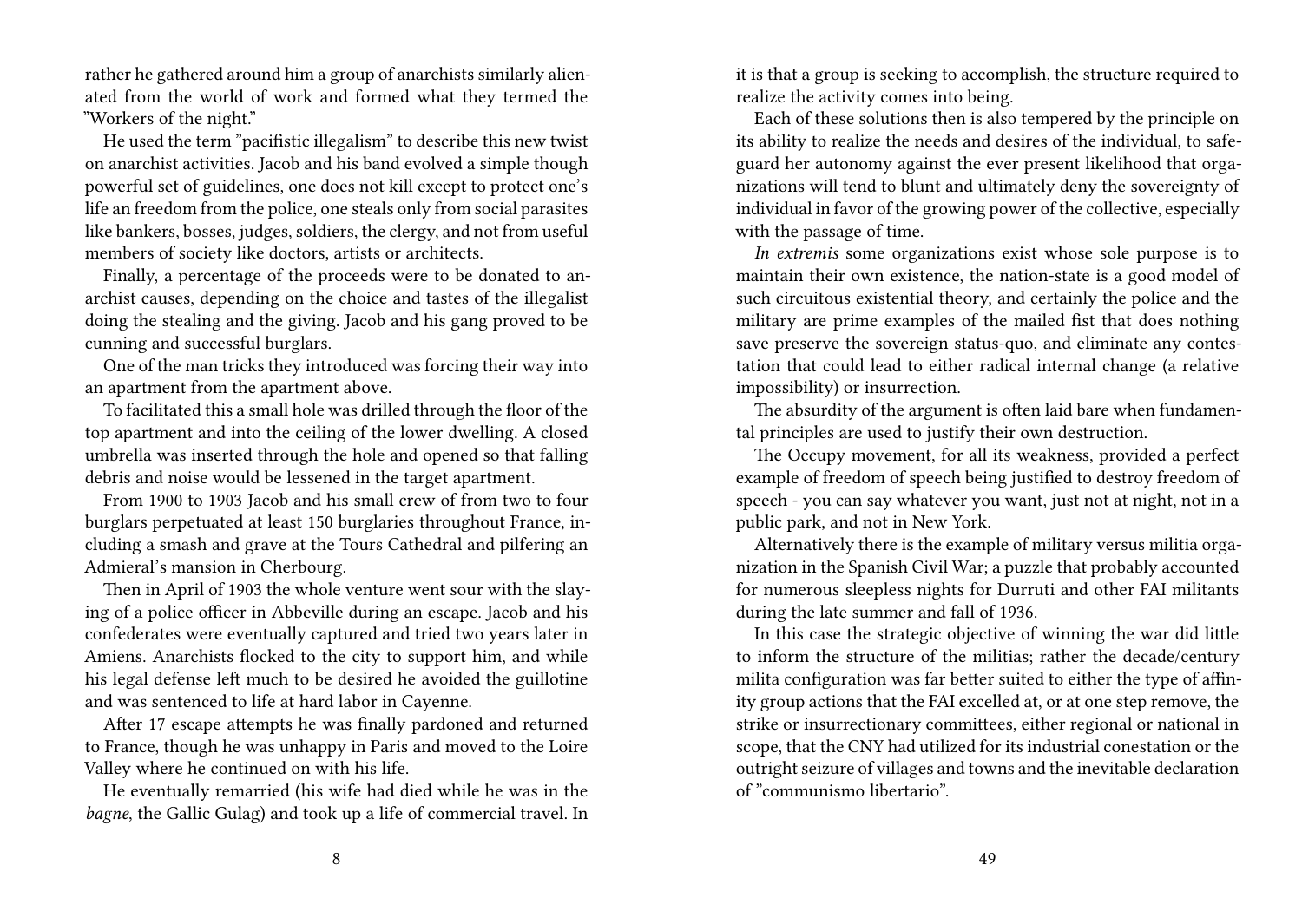As of today, the life and written works of Alfredo Bonnano continues the theory and praxis of illegalism and any one of his articles is worth a read.

In terms of contemporary social movements the Yomango is an ongoing social phenomenon in South America, Spain, and Italy devoted to open socially informed shoplifting conducted *en masse*.

The movement is going strong and since the world economy hit the skits in 2008 has if anything grown and become more accepted, to the point of being endorsed by several non-anarchist Spanish trade unions, who periodically sponsor mass shoplifting outings for their members.

There are obviously many other forms of illegalism that have been tried and used in the anarchist milleux and the above review is in no way an exhaustive account.

As an example all forms of squatting are by definition, illegal, regardless, the practice is engaged in, and approved of, by virtually every permutation of current anarchist theory or movement, and is usually justified in a conceptual framework that looks and tastes very illegalist.

In a practical sense; not all illegalists are squatters, but all squatters are illegalists.

Continuing on in a pragmatic manner, illegalism also provides some interesting insights into the ongoing conundrum of organization as it applies to anarchism.

Of note is the fact that while Bonnot and company had no formal structure, no rules for decision making, and little to say on the issue of organization, they do seem to provide some answers on the subject.

One of these solutions is the turning on its very head of the question of organization, which usually begins with the question, "what type of structure shall we create?"

The illegalists, however, in the example provided by their activity began with the question what shall we do, what activity is required for the successful realization of this project. Then based upon what spider of this his anarchist activities never abated. He traveled to Barcelona in 1936 to volunteer for the CNT/FAI militas, but was convinced that the battle would be lost by the communists and republicans and so returned to France.

During the Nazi Occupation he participated in *Maquis* sabotage squads (mostly expat Spainards, like Sabate, with a score to settle with any fascist - Spanish or German), primarily as a safe house operator and providing food and succor for the guerrillas.

Marius committed suicide by intentional morphine overdose on August 28th 1954.

His suicide was far from surrender, rather he wrote that it was a result of his calm acceptance of being unwilling to fight the rigors of old age. (My father committed suicide with a pistol in March of 2008 for very much the same reason, and I honor his will and courage in his action.)

Marius in the final years of his life developed a mixed attitude towards illegalism, based in part on the old magnetic attraction of proletarian workerist anarchism:

I don't think that illegalism can free the individual in present-day society. If he manages to free himself of a few constraints using this means, the unequal nature of the struggle will create others that are even worse and, in the end, will lead to the loss of his freedom, the little freedom he had, and sometimes his life.

Basically, illegalism, considered as an act o revolt, is more a matter of temperament than of doctrine. This is why it cannot have an educational effect doctrine. This is why it cannot have an educational effect on the working masses as a whole. By this I mean a *worthwhile educational effect.*

Strangely, this statement would have been accepted by Bonnot, Garnier and the other illegalists as being accurate - they were not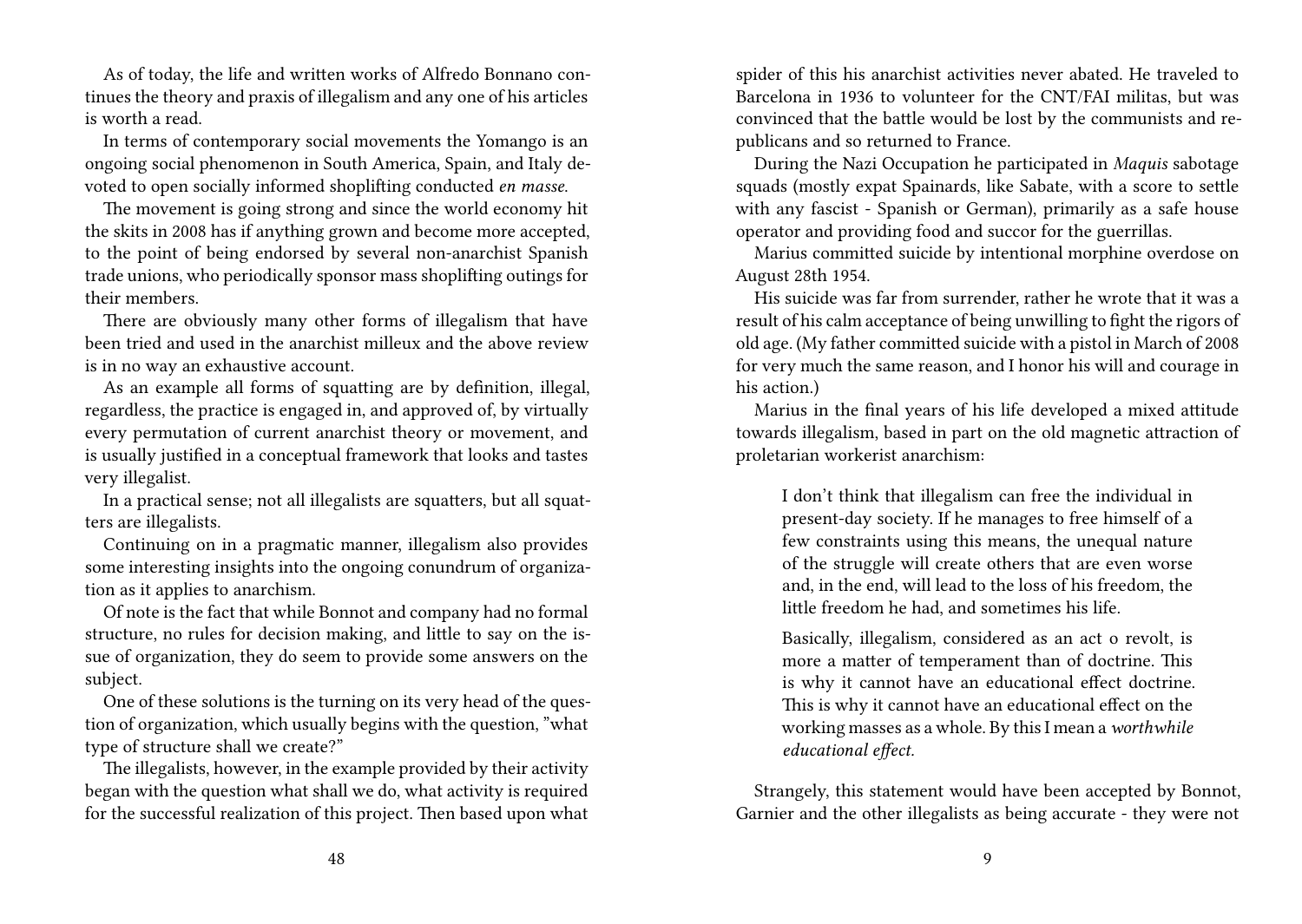every interested in propaganda by the deed, rather they were convinced that the deed itself, the robbery, the assassination, *was* the insurrection.

The point was not to educate the masses towards the social revolution, but to realize their insurrection here, now and for no one else but the individual, and possibly the union of egoists that she surrounds herself with - the herd, the collaborators - be damned.

Both Marius and Duval must be considered ultimately as protoillegalists, each saw their respective criminal enterprises in a propaganda-of-the-deed conceptual framework, and as *I'reprise individuelle* (basically individual expropriation).

The act was justified in a moral universe that turned as nearly as possible the dominant moral codes upside down, but nonetheless acknowledged and accepted society an its flaws as the strawman the thing that conceptually must be destroyed and altered, manipulated in a negative fashion.

The illegalists, however, were less interested in social revolution than they were in living in a state of rebellion.

Given the chance they would have saved damn little of the dominant society, and certainly wouldn't have used it as a negative paradigm from which to design an anarchist community - which is the single greatest conceptual flaw of the workerist anarchism.

In this sense these proto-illegalists seem more aligned to the mass-base anarchist tendencies than to the individualist milleu from which Bonnot and others would arise.

This is best exhibited by Marius's ploughing his ill gotten gains into any one of a number of anarchist papers and projects, and the fact that such donation was an expected part of the gang's ethics. Both men viewed their crimes as a means to an end, as a way to pay the rent and also as bringing the social revolution that much closer to fruition by supporting anarchist causes.

One is also reminded of Durruti, Ascaso and Oliver who, during their "pistolero" period, were clearly closer to either Marius, Duval or even Nobiling, than to say, a Kropotkin.

Of the three defendants sent to the guillotine, they all died well (that is, bravely and without regret).

Of the two "honest intellectuals" Kibalchich eventually changed his name (to Victor Serge) and his politics, joined the Bolsheviks, worked closely with the left-communists and later Trotsky only to be deported by Stalin in 1937.

Like his friend Trotsky he eventually made it to Mexico where he died of natural causes in 1947- though how he avoided the Stalinist ice-pick is hard to fathom.

Rirette spent the rest of her life damning the anarchists as publicly as she could - coming to the conculsion in her memoirs serialized in the bourgeois *Le Matin*, "

…behind illegalism there are not even any ideas.

Here's what one finds there: spurious science, lust, the absurd and the grotesque.

Maybe she did "get it" after all…

**Parting shots**

The history of illegalism doesn't end here, a few others have stepped forward and picked up the theory and the weapons that death had pried from the mouldering hands of the Bonnot gang.

These include the Italian/German Horst Fantazzini, an individualist anarchist, who robbed his way across Europe during the 60s and 70s with a flair as yet unmatched among the criminal classes.

In one holdup he fled successfully on bicycle, he escaped from prison several times, and when a teller fainted during one of his bank robberies he sent her roses the next day. The press dubbed him the "kind bandit" thereafter.

He wrote an account of his escape from Fossano prison, which was eventually made into a movie *Ormai e fatta!*

Fantazzini died in 2001 in a prison infirmary.

One of his daughters built a website to commemorate the life and exploits of her father (horstfantazzini.net) which is fun to look through.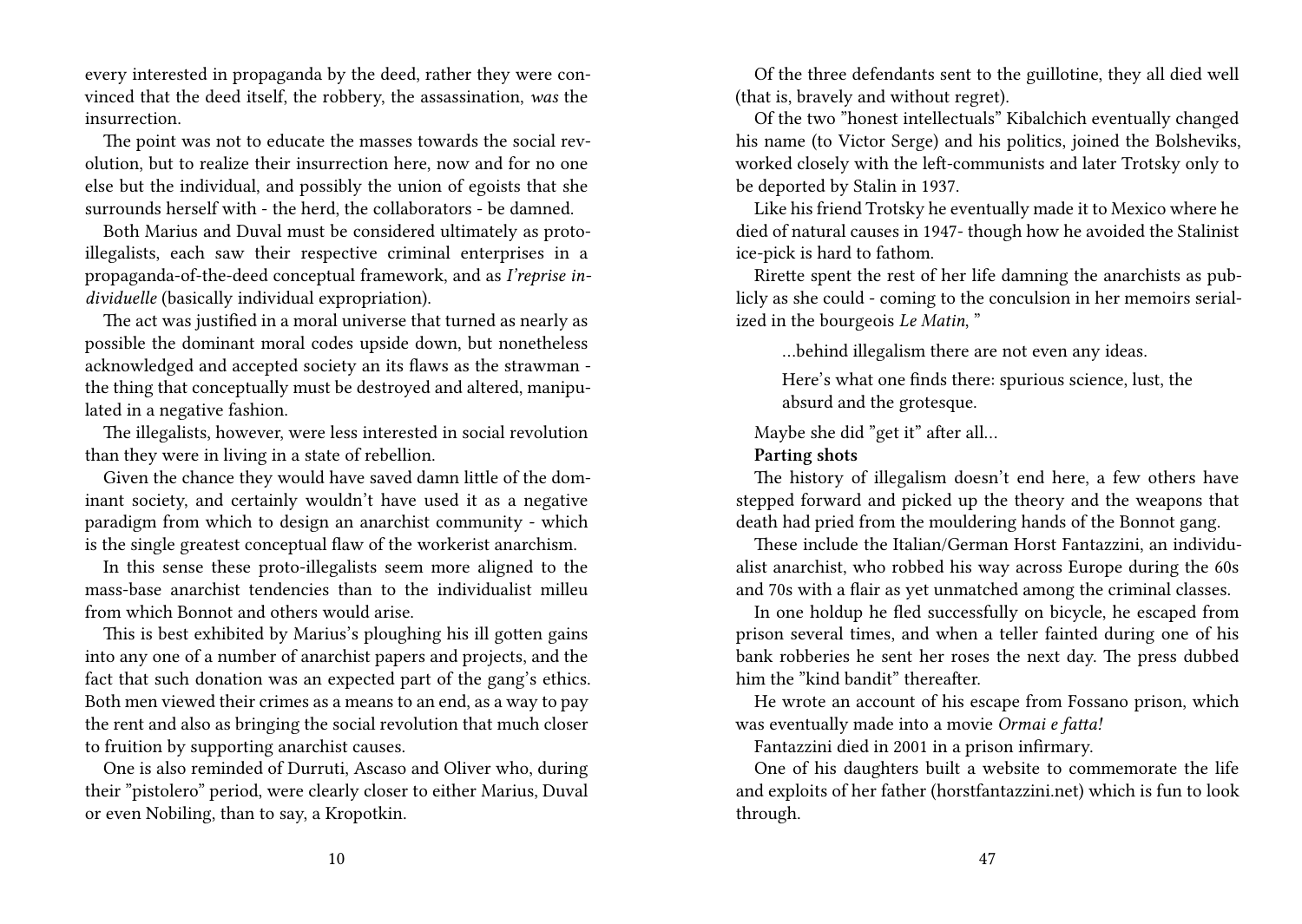As time went on the odds became increasingly ridiculous, eventually it was estimated that the anarchists were outmanned by a ratio of 500 to 1.

The two managed to hold out to midnight, a full six hours, when with the aid of sappers the house was finally destroyed by a blast of melinite.

The combatants on the side of the law made their way into the rubble and the brave detectives of the Surete shot both men, still alive, twice in the head, in direct violations of "standard" police procedures.

The bodies of Garnier and Valet were laid to rest very near the graves of their comrades in arms, Bonnot and DuBois.

Finally, there were those who had been arrested and now face trial, a total of 18 men and three women (Rirette, Marie, and Barbe) - a girlfriend one of the outlying gang members).

The prosecution knew it had very little to go on, not one of the defendants was talking, the evidence was weak, very circumstantial and ultimately compromised in most cases by shoddy police work.

In fact there was no way that the prosecutors could state with any certainty exactly who had participated in what robbery. The accused languished in prison until 3 February 1913 when the court began to hear evidence.

In the interim Victor and Rirette began a rapid backpedal from what had been written in *I'anarchie*, complaining it had been misinterpreted, and that much of what they had said at meetings like the *causeries poplaires* went unrecorded and directly contradicted material that had appeared in printed - basically casting themselves in the role of the "honest intellectual" versus the "criminal illegalist" that the other defendants obviously were.

The final decision of the court and the sentences of some of the defendants follow:

The three women and Rodriguez the fence - **Not guilty** La Science, Soudy, Monier- **Guilty**; Guillotined 22 April 1913 Kibalchich - **Guilty**; five years in prison, five in exile.

Yet in their case the assassination and robberies were, among other things, a way to support the CNY, and later the FAI, and hence were only mildly tinged with individualist anarchist ideas.

The success of *La Revista Blanca*, and the popularity of its editors, Federic Montseny and her father Joan (Federico Urales), would leave a deeply individualist mark on all of Spanish anarchism, including the syndicalist CNT.

Given the repression that was present in Spain during the period when such actions took place, criminal or not, their "outrages" were politically consistent and while not illegalist are worth recalling with fondness.

Finally it should be noted that Marxists and the syndicalists who drew dark, bold lines between crime and the working class did so in spite of the very real proclivity of both groups to pass back and forth freely from one social role to the other.

Victor Kibalchich, of whom more later noted of Paris in the early 1900s,

One of the particular characteristics of working class Paris at that time was that it was in contact with the riff-raff, i.e. with the vast world of irregulars, decadents, wretched ones, with the equivocal world.

There were few essential differences between the young worker or artisan of the old quarters of the center and the pimps in the alleys of the neighborhoods of the Halles.

The rather quick-witted driver and mechanic, as a rule, stole whatever they could from the bosses, through class spirt and because they were 'free' of prejudices.

Similarly, the majority of "loss" to theft in businesses today is due less to customers than to employees conscious enough to fill their backpacks with store inventory and office supplies after a hard day's wage slavery.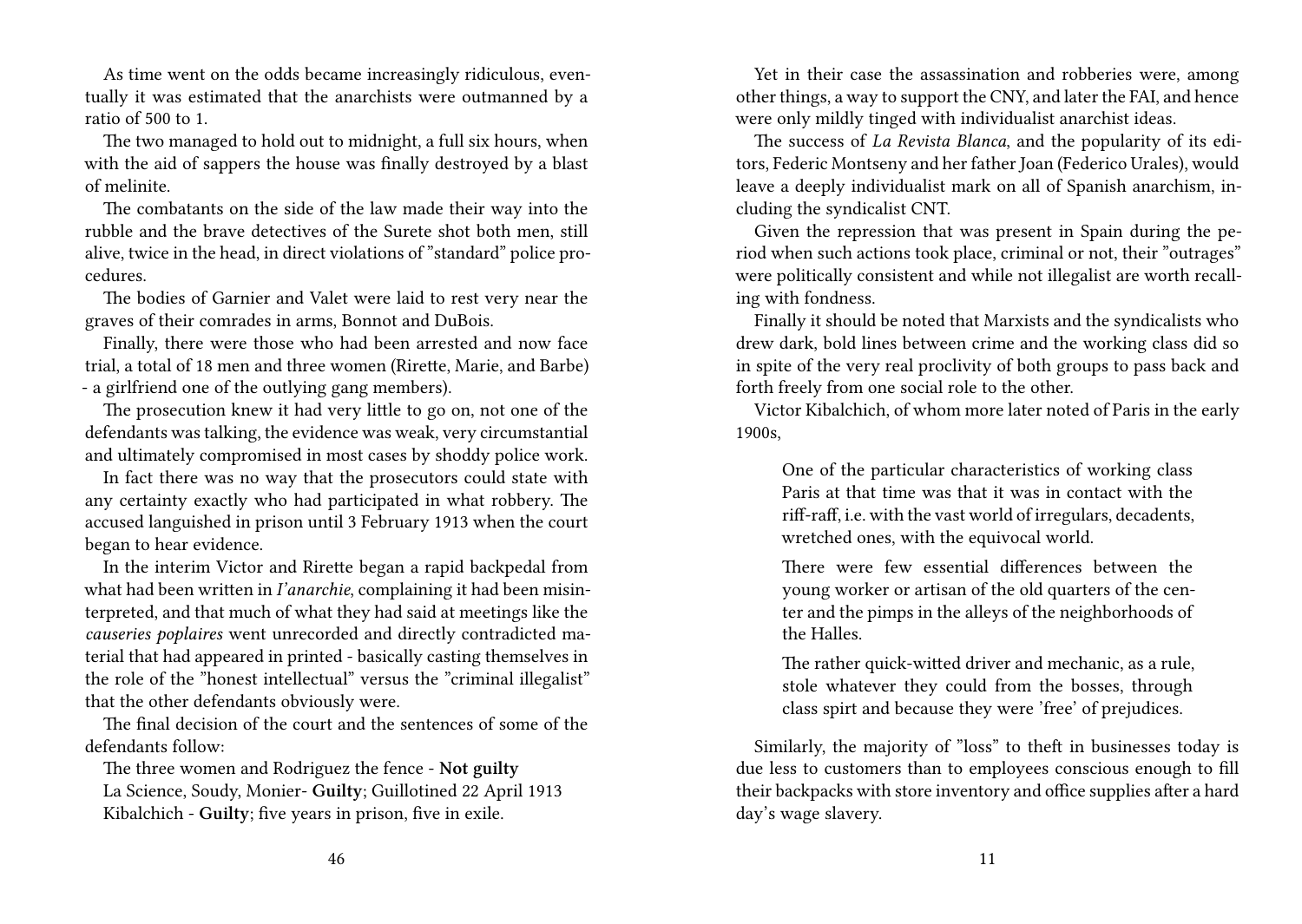### **Toccata and Fugue in Dynamite, Dagger and Pistol**

Concurrent with the fusion of anarchism and crime were the waves of assassinations and bombings throughout Europe perpetrated by anarchists. The opening salvo of the assassination campaigns began in the anarchist watershed year of 1878. Emil Max Hodel attempted to end the life of the Kaiser, Wilhelm I, on May 11, 1878 with a pistol. When the first shot strayed he walked across the street to try again, but was apprehended in the process.

Less than a month later the anarchist Dr. Karl Nobling had another go at Wilhelm I, again with a pistol and being a better shot he wounded the aging monarch but did not kill him. Nobling then shot himself in the head, succumbing to his wounds a few weeks later.

Hodel was tried and subsequently beheaded on August 16, 1878.

On November 17, 1878, the anarchist Giovanni Passannante attacked the king of Italy, Umberto I, while on the tour of the kingdom, accompanied by Queen Margherita and the Prime Minister, Benedetto Cairoli.

Wielding a dagger he tried to stab the monarch who warded off the lunge with a sabre blow. The king lived, but Cairoli, a former Garibaldian officer and total sellout, was severely wounded and retired, briefly, from public life.

Passannante was tried and condemned to death, even though that punishment was explicitly reserved for successful regicides. Umberto commuted his sentence to life imprisonment in a cell only 1.4 meters high, without sanitation and wearing thirty pounds of chains. Passanante would later die in an insane asylum from his treatment during his years in hell.

The Russian anarchist populist People's Will (*Norodnya Volya*) finally got it right (after several wild attempts) on 13 March, 1881 by tossing a bomb into Czar Aleksandr II's coach. the bomb fired but

spite of the father's pleading and attempts to protect his son with an umbrella shot him once in each leg stating, "That will teach you to inform on Carouy."

The final battle took place in Nogent where Garnier, his companion Marie, and Valet had rented a suburban Bungalow.

The two men had been recognized on a bus to Nogent and it didn't take long for the police to identify the house that had been recently rented to three suspicious newcomers.

The illegalists were just finishing preparations for a simple vegetarian dinner when Valet, standing in the back yard taking in the air was accosted by a man wearing a red, white and blue sash who called in, "Surrender in the Name of the Law."

Valet realized immediately that the gaudily clad man wasn't a neighbor, and put a few rounds into the air as he dodged back into the house.

The gun battle that then erupted was fierce even by the standards of Bonnot's last stand.

A cease-fire was called for and the detectives yelled in for the men to surrender.

Marie ran out of the house into the hands of the detectives.

The two anarchists downed water and forgetting their restrictive diet, also drank some coffee to stay alert, though neither had any time to eat.

They then made themselves ready for the end.

They piled the francs they had stolen in the middle of the floor and burned them. They both stripped to the waist and loaded clip after clip of ammo for the seven 9mm Brownings in their possession, though they had no cartridges for the Winchesters which would have been infinitely more useful, and accurate, in the static gun battle that they were engaged in.

After Garnier had made sure that Marie was safe the battle rejoined with gusto.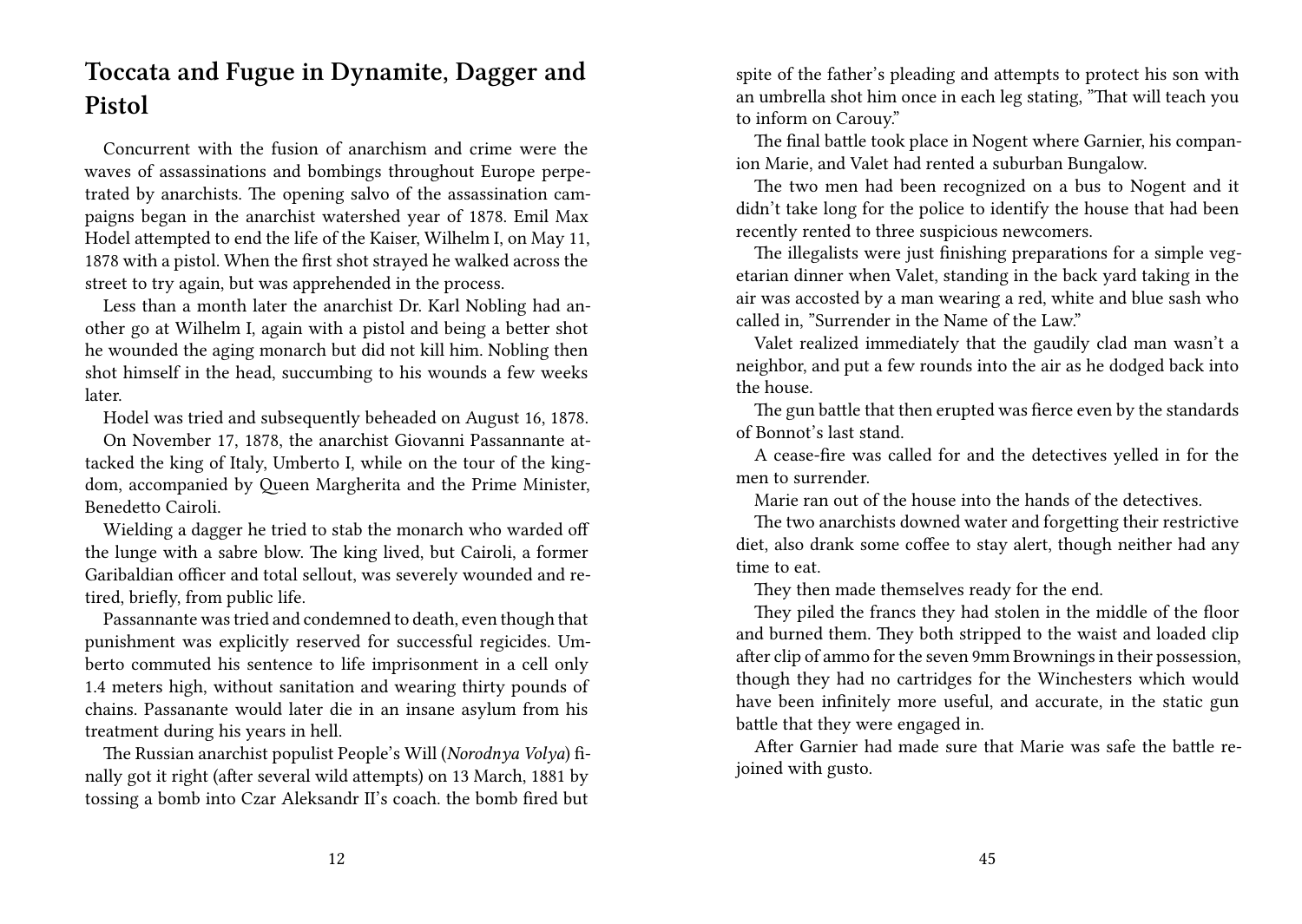He fired catching the lead cop in the stomach, and then ducked back into the room to avoid the bullets flying at him.

The detectives summoned help from anywhere they could, including two companies of Republican Guards, a group of locals with pitchforks and shotguns (no, really-pitchforks), and further reinforcements from the Surete.

The battle lasted all morning with thousands of bullets tearing holes throughout the room where Bonnot was firiming from, and Bonnot himself occasionaly walking out on the porch to take a few well-aimed shots at his attackers.

By noon, with the battle effectively a draw; the Surete men decided to try and blow the garage up, with Bonnot inside.

A cart piled with mattresses was rolled towards the building, the dynamite fuse lit and placed next to the wall. The fuse sputtered and died causing the cart once again to roll forwards so that the fuse could be relit-this time successfully, though the charge was insufficient to destroy the garage.

Third time's a charm, with the dynamite charge this time large enough to level the building.

Bonnot, still alive though barely breathing was rushed to the hospital, but died en rote.

Two days later Bonnot and DuBois were buried surreptitiously in the paupers of the cemetery as Bagneux. The graves were left unmarked so as to preempt any remembrance ceremonies.

This left Garnier and Valet at large and the Surete detectives were justifiably concerned.

Garnier had sworn in his letter to *Le Martin* to deal swiftly with informers and he was serious about the threat.

One of the men whom Garnier was sure had sold information to the police was Victor Granghaut, who had prearranged Carouy to stay with him; he was subsequently arrested the very same night.

Garnier had caught a train to Lozere and there waited for Victor to return from work. Victor and his father were walking back home from the station when Garnier stepped out of the bushes and in didn't harm the autocrat, however, as he stood in the street observing the carnage - and waiting for the transport back to the Winter Palace, another member of the People's Will, also armed with a bomb, thew it at Aleksandr's feet, which exploded - killing himself instantly.

The repression by the Russian state was savage ad in response the People's Will set about plotting to kill the replacement czar, Nicholas. Their plans were uncovered leading to the arrest and hanging of Alecksandr Ulianov, Lenin's older brother; which launched his younger sibling on the road to the Marxists/statist counterrevolution.

So in terms of the long term political scorecard an anarchist should probably chalk that assassination up to a draw - sure they got Aleksandr, but ultimately the world got the Bolsheviks. Mixed bag.

The political violence revives, after a ten year lull, in 1891 in France when during a May Day celebration at Fourmies the police fired into a crowd of workers with a new device, the Lebel machine gun - by official count 14 dead, 40 wounded.

On the same day a small anarchist demonstration of laborers in Clichy degenerated into a running gun battle after the police attempted to break up the meeting. Three of the anarchist fighters from Clichy were rewarded by the French justice system with unusually harsh prison sentences for the time (three and five years).

Enter Ravachol, an impoverished, but highly motivated, anarchist who unreleased a singular and determined bombing campaign.

First he bombed the home of the presiding judge of the Clichy anarchists (March 1, 1892), then the Lobau police barracks, where Communard prisoners had been taken to be executed (March 15, 1892).

Ravachol was turned in after speaking a bit too openly about his exploits to a waiter while having dinner. He was arrested and executed in July of 1892.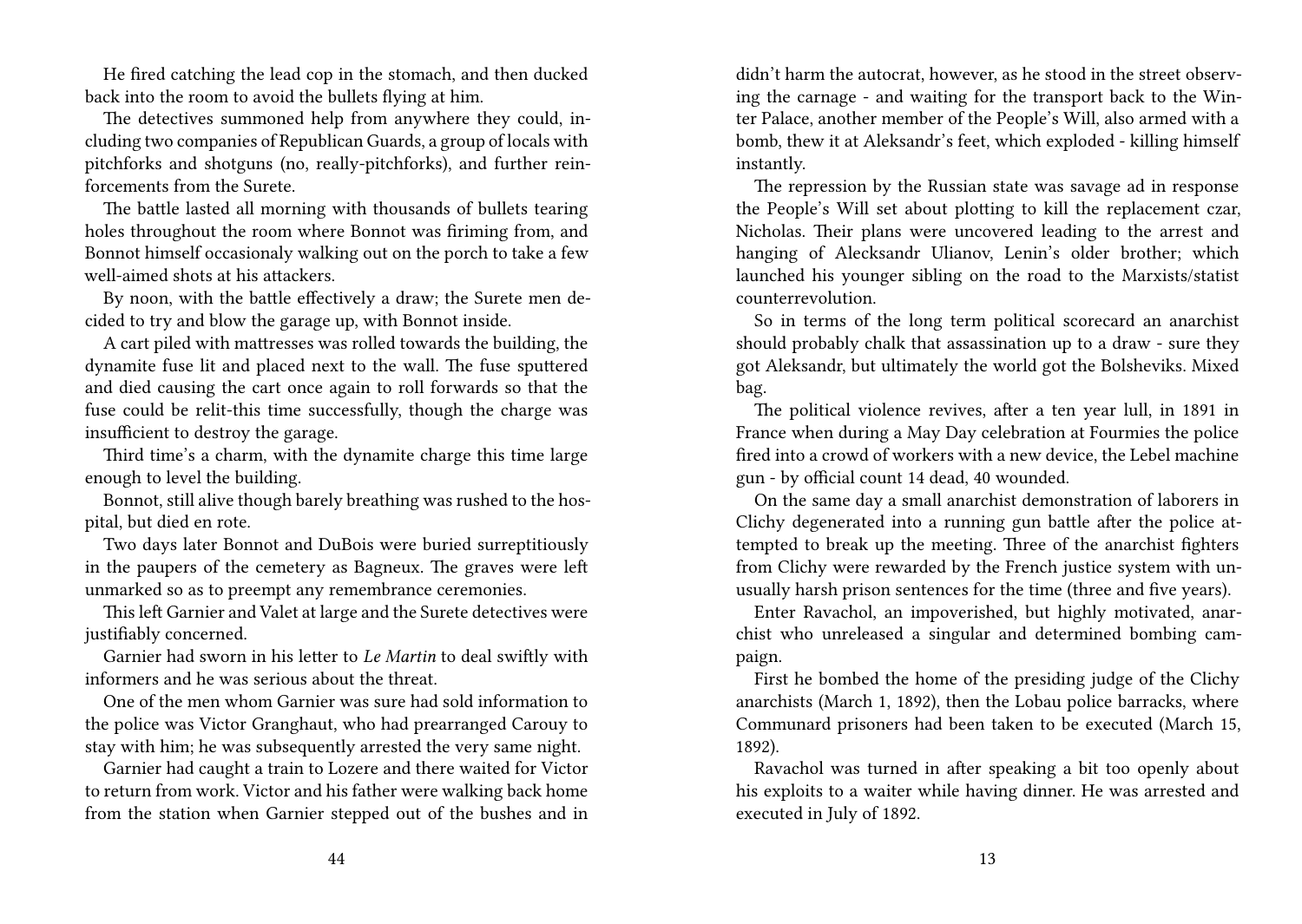Of note is the fact that on the day before the start of his trial a bomb exploded in the restaurant where Ravachol had spilled the beans to the waiter; evidently an attempt at vengeance.

Next stop Spain - November 7, 1893, with the tossing of two Orsini bombs by the anarchist Santiago Salvador into the orchestra pit of the Liceu Theater in Barcelona meant to avenge the garroting of anarchists in Jerez. The explosions killed twenty and injured an unknown number of others.

Not to be outdone by a Spanish comrade, and with Ravachol's guillotine to avenge - on December 9, 1893 August Vaillant walking into the Chamber of Deputies in Paris and tossed a bomb packed with nails at the assorted legislators (no fatalities, one injury). He gave himself up and was guillotined on February 3, 1894.

Then on February 12, 1894 Emile Henry upped the ante and tossed a bomb into the Cafe Terminus at the Fare St. Lazare train station to avenge the death of Vaillant. He was apprehended, tried and guillotined on the 21st of May in the same year. Henry distinguishes himself by giving a brilliant account of his political movement towards anarchism and his justification for his bombing in court.

The peroration is still reprinted to this day (link to transcribed NY article on Vaillant) and is worth the time spent to read it.

Finally to top it all off Sante Geronimo Casrio, an Italian anarchist, to avenge the death of Henry Vaillant, Ravachol and anybody else he could think of, stabbed and killed the French President Sadi Carnot on 24 June 1894. He was tried and guillotined in Lyons on 15 August of the same year.

The life of bombings and assassinations goes on almost without interruption until September 1932, when several *galleanisti*, using a large dynamite device, effectively leveled the home of Just Webster Thayer, who presided over the trial of Sacco and Vanzetti - then resumes again in the sixties and continues on into the present…

Gauzy was then surprised to see four bowler hatted men enter his shop on the day Bonnot was to have left, timing it seems was neither on his side nor Bonnot's.

Join introduced himself and stated that he had a warrant to search the premises, and probably hoping that Bonnot had jumped out the window, Gauzy led the detectives upstairs to his apartment.

Gauze fumbled with the key as he unlocked the door and stood back for Join and Colmar to enter, as they did Bonnot who had been reading a paper by the window jumped up and grabbed for a small caliber pistol in his jacket pocket.

Join was on him in an instant, they wrestled and Bonnot, finally getting the pistol in hand fired three shots into the detective, the final bullet through the neck killing him instantly; a perfectly appropriate Stirnerian moment; the triumphant individual destroying the lead coil of the venomous state.

A fourth shot, probably fired from the floor, killed Colmar.

The third detective Robert dashed into the room and finding Co,mar breathing shallowly hefted him on his shoulder and carried him down the stairs.

Bonnot, shoving Join's corpse off him ran down the hallway, through a window and into the street.

His forearm, grazed by a bullet, trailed blood as he ran.

Bonnot spent three uncomfortable nights in the open, finally making it to the garage of an anarchist at the fringes of the gang, Jean Debois, in Choisy-Le-Roi where he spent the night.

Dubois was up early working on a motorcycle when sixteen armed men pulled up in several autos and rushed the garage. Dubois pulled a pistol and shot the detective closest to him in the wrist, but the other cops were ready and he was met with a hail of bullets, one striking him in the back of the neck killing him outright.

Bonnot, wakened by the din from downstairs, grabbed a gun and walked onto a small balcony overlooking the yards and stairs only to find the detectives just ascending to the room.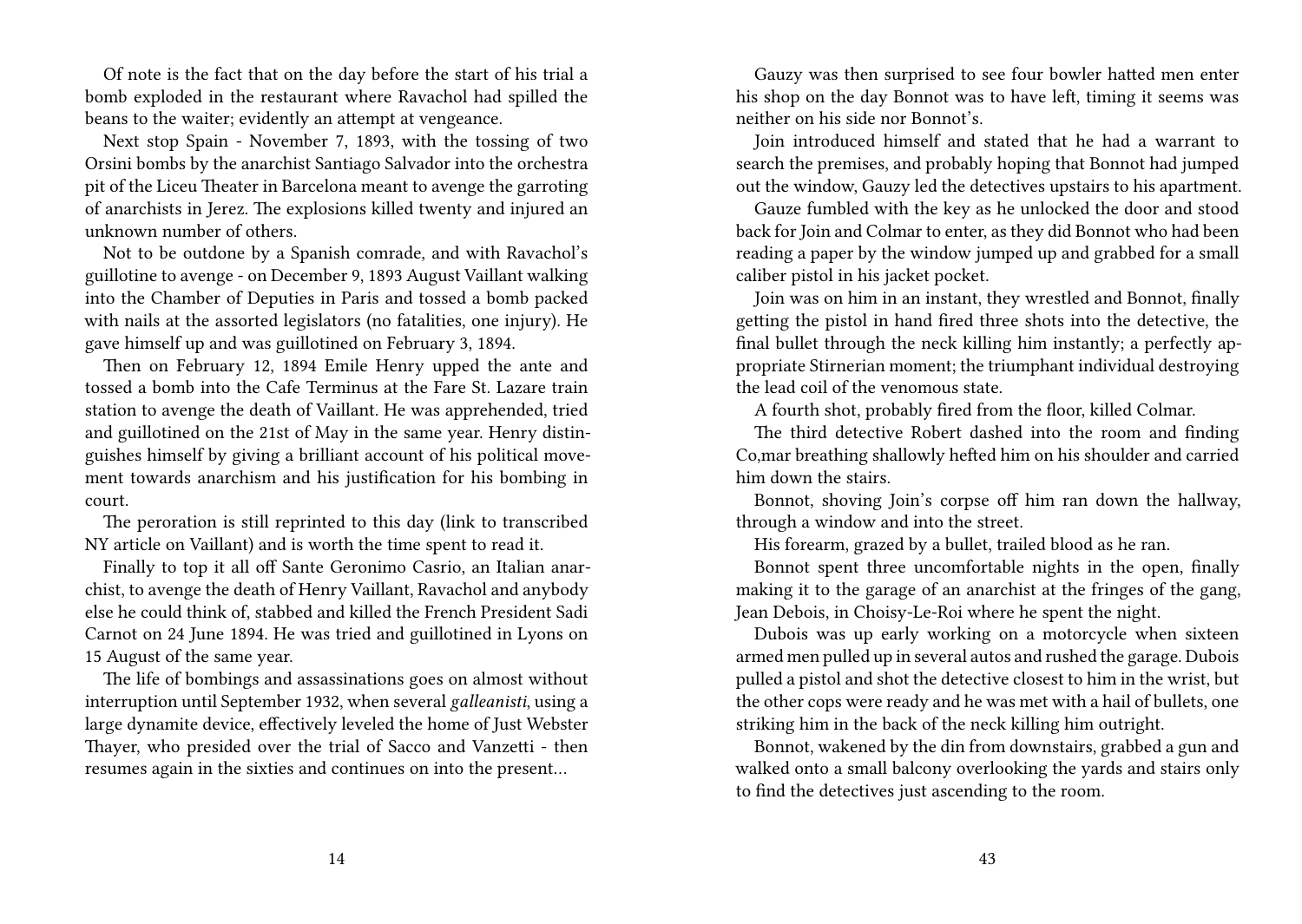wearing cycling gear and with a new racing bike he was apprehended.

A search of his cycling shorts revealed sixteen one hundred franc bills and two loaded Browning 9mm pistols.

Monier was next, he had taken to hopping from hotel room to hotel room and had been impressively assiduous in his efforts to remain invisible until he met some anarchist friends for a meal in the boulevard Delessert; the meal party included Lorulot who was well known to the police and they had been tracking him for several weeks.

The gambit paid off, Monier was immediately identified and followed back to his hotel. Unwilling to wait for him to come out the police forced their way into his room and due to surprise took him without incident.

They noted that he had two loaded 9mm Brownings on the bedstand and had they been less quiet the arrest could have gone very differently.

Bonnot and Garnier would be less easy to take unawares, and they were both poised to take as many cops as possible with them into the abyss.

Bonnot had been staying with a friend Gauzy above his secondhand clothing store. As time gone on Gauzy had become more and more uncomfortable with the situation, and Bonnot, unwilling to remain in a darkened room for hours on end had been out walking several times.

Meanwhile the Surete had patched together some loose leads and decided that many of the "Second hand" shops in working class areas ay well be operated by fences, they had also linked a number of these shops to gang members.

Gauzy had finally prevailed upon Bonnot to find other accommodations, though Bonnot dithered away a day or two deciding what to do.

#### **Disharmonic Convergence**

In terms of political activity and propaganda things were also afoot in the form of Albert Joseph, or Albert Libertad, or just Libertad.

Born in 1875 in Bordeax and abandoned at birth he became a ward of the state, and faced the usual miserabilist existence then doled out by the Third Republic to its unfortunates. Having lost the use of a leg as a result of childhood illness, probably polio, Libertad walked the rest of his life with the assistance of canes or crutches which also doubled as clubs in a fight.

At the age of 21 Libertad moved to Paris and dove into writing, publishing, organizing, partying, lovemaking, just about every available opportunity for life and joy was not lost on the man. He worked and contributed to numerous journals including *Le Libertaire*, L'En-Dehors, and finally on 13 April 1905 there appeared the influential individualist journal that he founded, *I'Anarchie*, a four page broadsheet.

The journal was widely read, and being sufficiently easy to publish occasionally had incredible large print runs; as an example one issue specific to the July 14th holiday was issued in a print run of *1000,000*. (By comparison, most contemporary North American anarchist publications run far less than 5,000 copies - *Modern Slavery* has an average print run of 3k.)

This issue included a manifesto appropriately entitled "The Bastille of Authority." During Libertad's life he met and worked with an astonishing array of writers, artists and oddly, politicians.

As an example, he worked as a correct on Astride Briand's journal *La Lanterne*, which is weird because Briand was not only a Socialist Politician but served a total of eleven terms as Prime Minister of France, and later offered one of the first proposals for an economic union of European nation-states some 90 years before the EU was realized.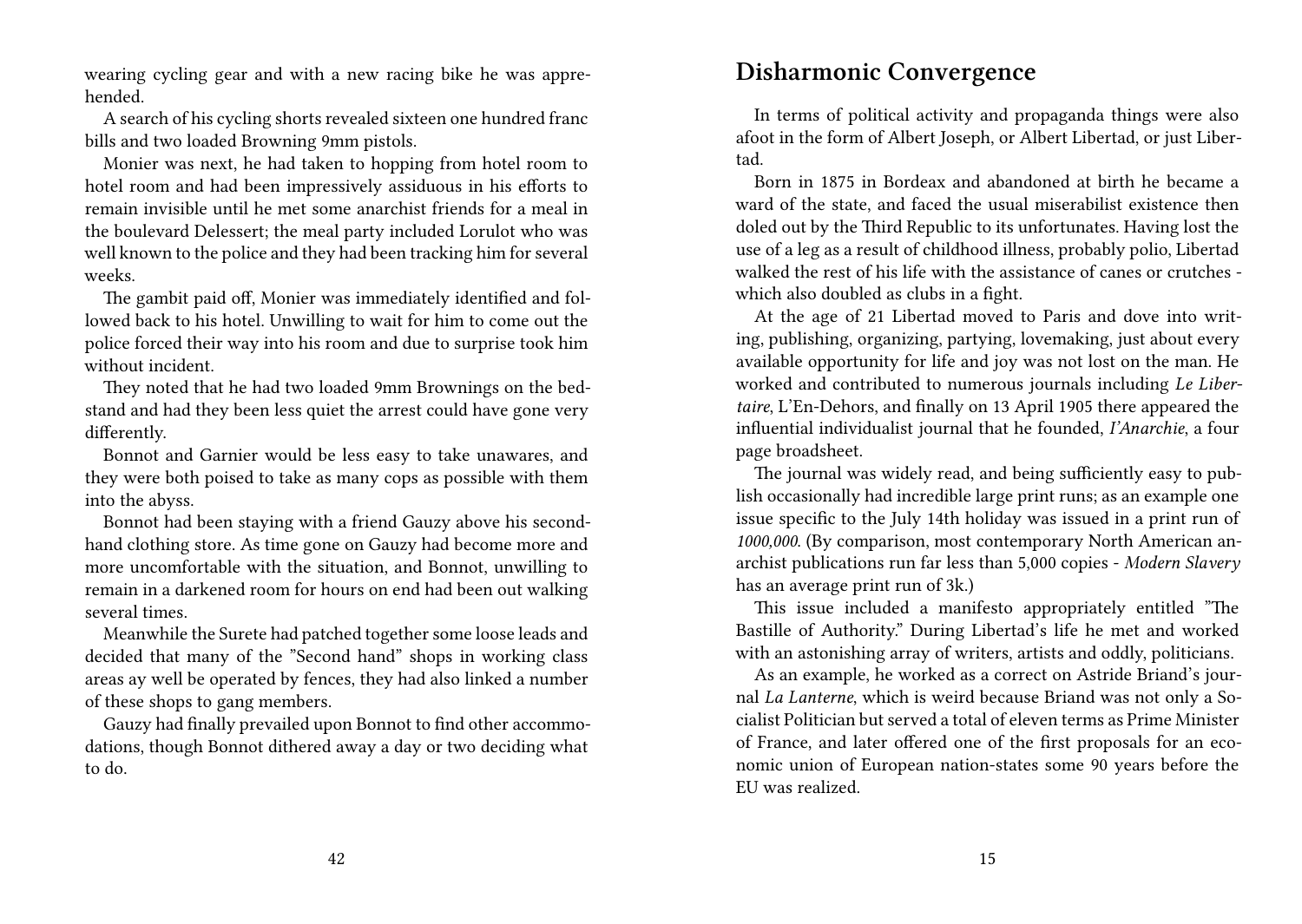Libertad also worked with various anarchist agitators from Zo d'Axa (quoted above), the founder of the pre-eminent individualist anarchist journal, *L'En-Dehors* (*The Outside*), reborn in 2002 and currently a franco-phone website (http://endehors.net); Sebastien Faure, Victor Kibalchich, George Mathias, Paraf-Javal, and Émile Armand.

The last two anarchists listed, along with Libertad, founded and organized the *Causeries Populaire*, well-attended individualist anarchist public discussion groups which eventually proliferated throughout Paris.

Libertad wrote in short clipped stacccato pronouncements strung together by a common theme, very like prose poetry (see **here**).

Finally, Libertad's version of free love and his natural combativeness backfired when in February of 1908 during an internecine individualist brawl he was kicked in the stomach by one of the two Mahe sisters, both of whom had been at one time or another his lovers. He died a week later in the hospital.

Victor Kibalchich picked up the editorship of *l'Anarchie*, and if anything cranked the articles into a vritual storm of individualist and illegalist rhetoric.

*L'Anarchie* moved rapidly into deep individualist waters propelled not only by the experimentation of the editorial staff with free love, vegetarianism and water-only diets, but by the discovery of the anarchist community in France of Max Stirner, the prophet of the sovereign self.

His work, *L'Unique et sa Properiete*, was read, quoted, argued, lauded and revilved throughout the first decade of the 20th century in France, and indeed in most of Europe and the United States by anarchists of all stripe.

Stirner's most basic argument is grounded in an effective reduction of all conceptual political categories to ash, he derides all external logic of power, coercion and control and places the individual his or her needs and desires, including the desire for real community, at the center of his universe.

In one insident, a Belgian stationmaster opened fire on a group of innocent, and probably stunned passengers convinced that the Bonnot Gang had decided to include train robbery in its repertoire.

In the working class neighborhoods, however, the mood was visibly different; kids exuberantly played "Bonnot Gang" with an unlucky few of the youngsters forced to play cops.

#### **The Gang's Finale: For a Few Bullets More**

After Chantilly, the gang split the proceeds and parted company.

Soudy, seeking some relief from his tuberculosis, traveled to Berck, a seaside health resort. With his paleness and long interludes of coarse, rattled coughing no one expected to him to rejoin the gang.

Everyone else found safe houses and laid as low as possible, fully recognizing that anything appearing to be out of the ordinary could bring the attention of the neighbors and probably the police shortly thereafter.

The gang recognized that huge rewards were being offered for any information and that in working class areas the temptation must have been intense to turn informant.

Further the Surete was doing their best to plant as much suspicion as possible within anarchist circles, driving home the point made by Jouin that the bandits were "discrediting a great ideal," thereby casting the police in the unlikely role of guardians of the purity of anarchism.

The first to fall was Soudy who had been staying with friends at Berck. Jouin had been fed information detailing his whereabouts and as Soudy emerged from his friends him and walked towards the train station five policeman jumped him.

An unidentified informant was paid 20,000fr for the betrayal.

Raymond La Science was next.

He had taken refuge with an anarchist couple Pierre Jourdan and his lover Louise-Marcelline in Paris's 9th *arrondissment*. Louise-Marcelline was evidently the unidentified informer in this case, and as La Science appeared outside the apartment early one morning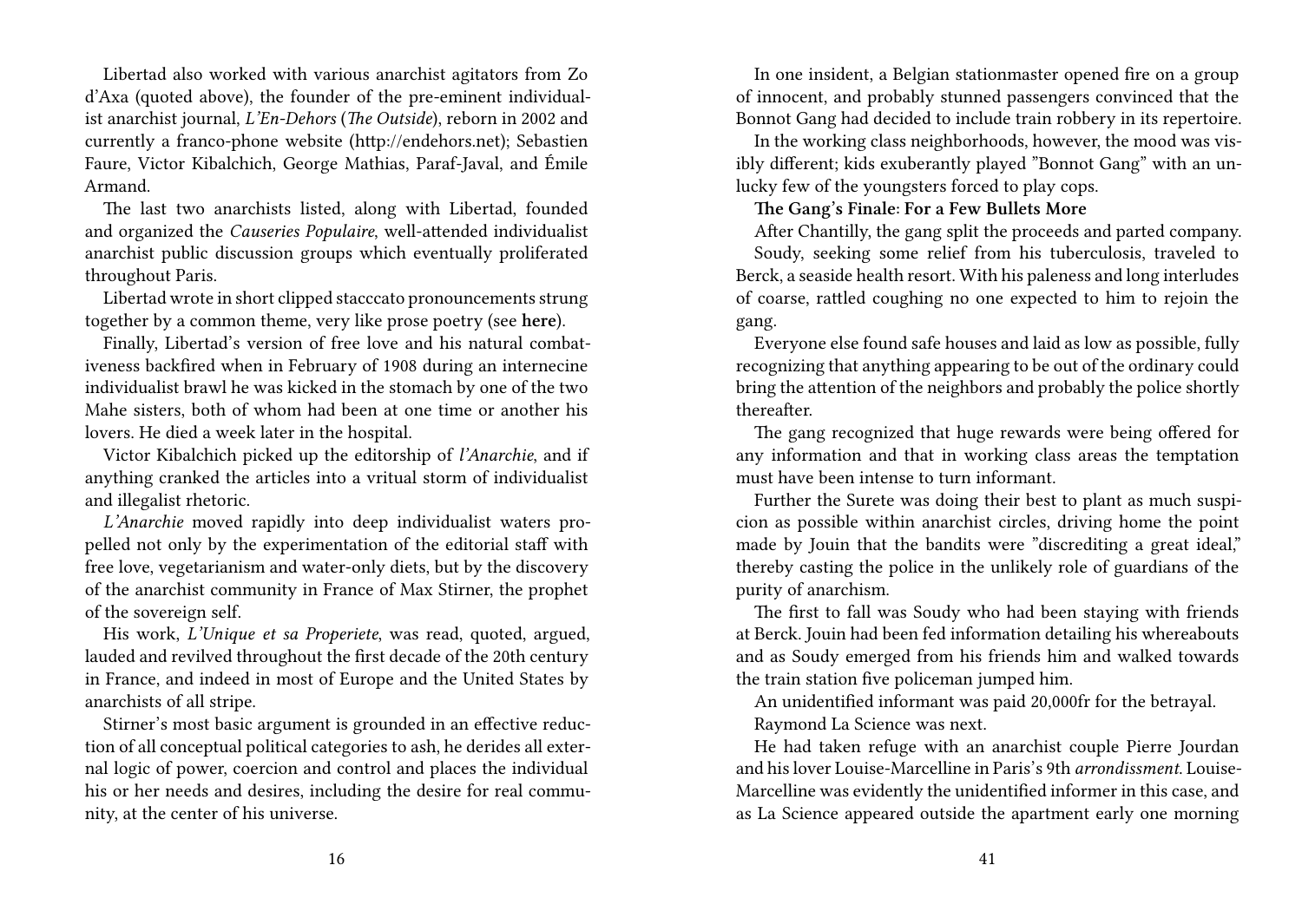So the gang strolled right through the largest cluster of police in all of France with 50,000 fr in their pockets and no one paid them any attention at all.

Again the class struggle had reared up and provided the perfect screen for the illegalist insurrection to occur.

The robbery at Chantilly sent the representatives of law and roder and especially the bourgeois press into apoplectic fits.

Meetings were held up and down the various chains of command, and like the September 11 occurrences, the final outcome was a forgone conclusion– unbounded police surveillance powers, augment by increased funding for the violation of rights, torture of suspects, whatever would bring the sad, and seemingly endless chapter to at least perceived conclusion.

Within 24 hours of the robbery raids took place across Paris, especially in the communities to the north and east, the "red belt" as it had been know since the days of the Commune.

*L'anarchie* was raided for the third time (in all the offices would be searched six times in as many months). The public mood at this time had turned from one of mild, silent approval for the Bonnot Gang to a raging hysteria-the image of a pale young man shooting at the honest, law-abiding denizens of a quiet Parisian suburb was unnerving to the point of psychosis for much of the bourgeois.

Gun sales spiked upwards as the middle and upper classes began to arm themselves in response to the possibility of confrontation with these neo-barbarians, and when the public realized that Bonnot had been trained to shoot and drive by no less a criminal conspiracy than the French army many wondered if the entire structure of sovereignty might not collapse with an armed forces made up of such malcontent recruits.

Further, like the resurrected Elvis, sightings of the gang began to be reported in such far flung places in Marseilles, Calais, and of course…Brussels.

When first published in German, Marx, among others immediately recognized the rammifications of the work and in response he wrote a typically lengthy and dull polemic in *The German Ideology* in a failed attempt to squash the individualist challenge.

Later editions of Marx's book edited out the most of the anti-Stirner material (almost 300 pages), primarily as a result of the shunting of *The Unique and Its Property* into a side-yard of theory for several decades.

With the re-discovery of Stirner in the 1890's, and the printing of the first French translation of his work in 1900, the individualists had found a sound theoretical underpinning for a number of different projects.

As an example of Stirner's thought that directly addresses the issue of crime, guilt and liberation,

Only when I expect neither from individuals nor from a collectivity what I can give myself, only then do I scrape the bonds of - love; the rabble stops being rabble only when it *seizes*…Only that seizing is *sin*, crime, only this rule creates a rabble…If people reach the point where they lose respect for property, then everyone will have property, as all slaves become free people as soon as they longer respect the master as master.

The praise of crime was not just sounded in the individualist milieu and journals, rather it was found in almost all of the anarchist press of the time with varying degrees or rapidity.

One of the better examples was Emile Pouget's journal *Pere Peinard*, the most widely read working class anarchist periodical, described vividly by a contemporary as,

[having] no display of philosophy [which is not to say that it had none], it played upon the appetites, prejudices, and rancorous of the proletariat. Without re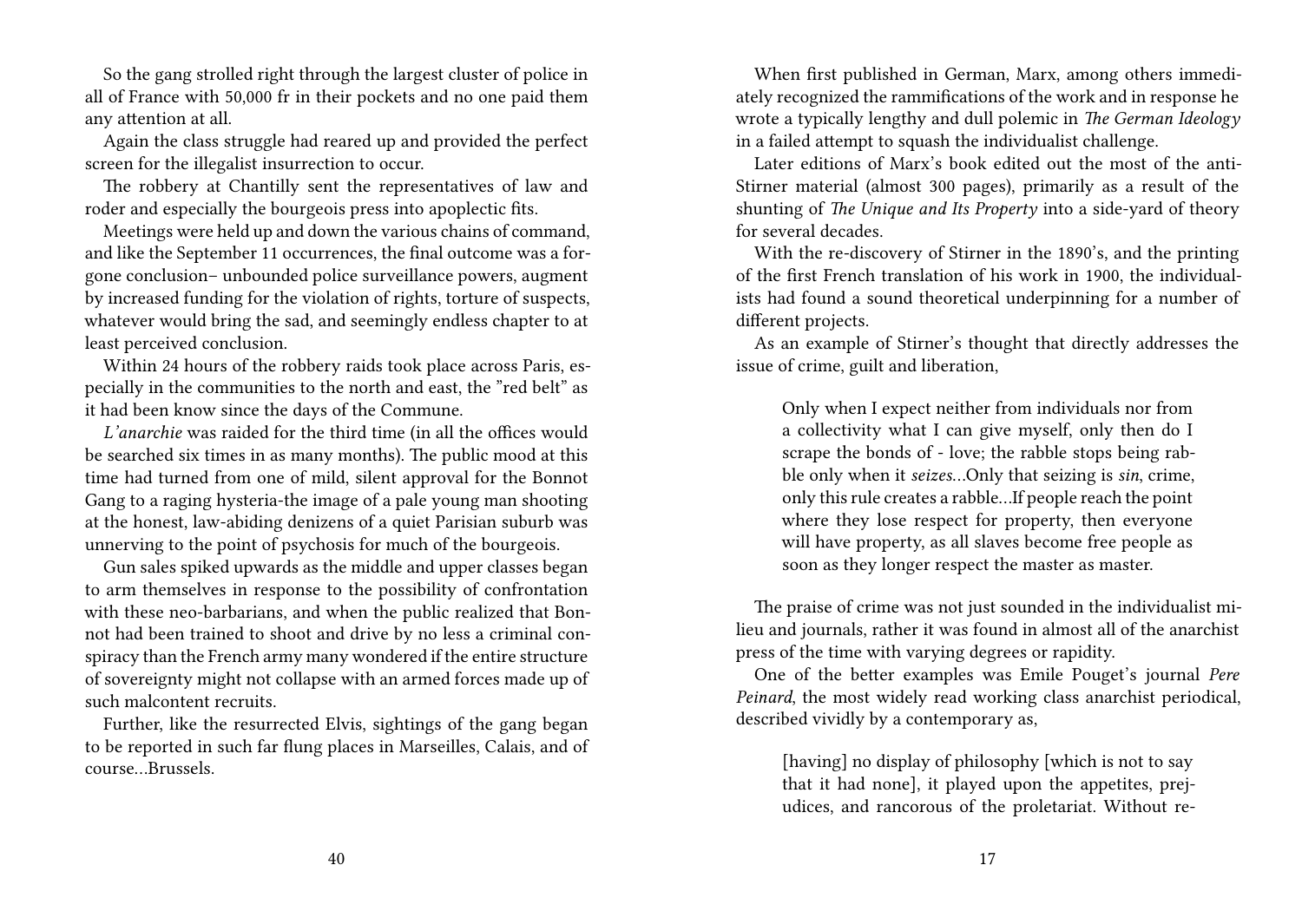serve or disguise, it incited theft, counterfeiting, the repudiation of taxes and rents, killing and arson. It counseled the immediate assassination of deputies, senators, judges, priests and army officers.

It urged … farm laborers and vineyard workers to take possession of the farm and vineyards, and to turn the landlords and vineyard owners into fertilizing phosphates … it recounted the exploited of olden-time brigands and outlaws and exhorted contemporaries to follow their example.

So the anarchist press hasn't really changed that much, the above content being stock in trade for the best libertarian periodicals now.

By 1910 all this theorizing, bombing, thieving individualist philosophy and intransigence would produce a group of young men and women determined to settle the score with bourgeois society in the form of the Bonnot Gang.

### **Beginnings: The Gang Forms**

Of significance is the fact that Belgium plays a role in the formation of the gang; the small, primarily franco-phone monarchy served as a destination for young men seeking to avoid service in the French army, political exiles, and on the lam criminals. Several gang members would first encounter each other in Brussels and there they found sufficient agreement in ideals and goals to begin the process of forming themselves into a working illegalist combine.

Our first suspect is Raymond Callemin (*La Science*) who was born in Brussels and the earliest childhood friend of Victor Kibalchich, scion of an impoverished Russian refugee family. The two young men worked their way through a course of reading and drifting slowly towards anarchism which among other results caused Rayfice, one of the clerks instinctively dove for the floor, which caused Garnier to shout, "Fire!".

Garnier shot one of the clerks six times and La Science poured four shots into another teller, while Valet winged the youngest clerk, a sixteen year old,with a shot to the shoulder. The remaining bank employees escaped by diving out the back door as bullets zipped past them.

Monier stayed at the door while Garnier, finding a set of keys after a "Jesse James" leap over the counter said, "Get the money first,"; perhaps wishing to avoid the embarrassment of staring lamely at a pile of worthless bonds and checks.

The shooting obviously did not go unnoticed by the locals, including the bank manager who began to walk back across the square. Soudy leveled the rifle at him and shouted, "Hold it! Hold it or I'll pick you off," finishing the statement with four rounds fired over the man's head.

The manager wisely retreated in the opposite direction.

Soudy now began to fire rounds at anyone who ventured into the square as well as those who appeared in windows. The illegalists raced over out of the bank, guns roaring as cover for the retreat, and crammed themselves into the waiting car.

Soudy fired a final shot and ran after the already accelerating car, he slipped as he was jumping in but was caught and hauled in by his comrades who realized that he had fainted in the excitement of trying to catch the auto.

In minutes the limo was racing south to Paris, and the relative safety of her teeming millions. Though sighted at numerous places on the return trip no effective chase was given and having abandoned the car, they hopped a fence and found themselves in Levallois-Perrer, a neighborhood swarming with police due to the presence of the headquarters of the then striking taxi drivers union.

The strike had lasted for several months and results in numerous violent collisions between the taxi drivers, strikebreakers, and of course, the police.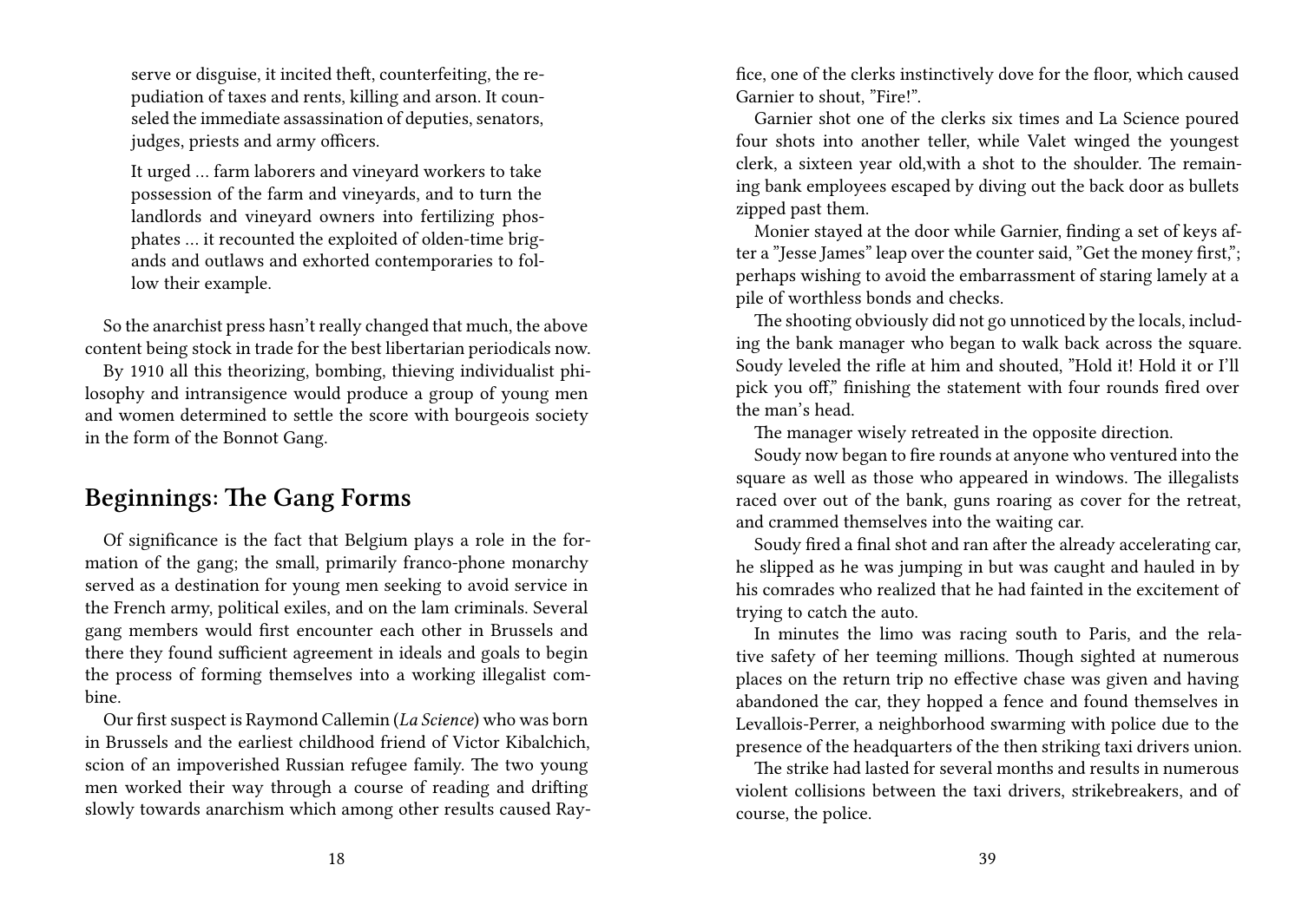Meanwhile at 7am in Paris a brand spanking new De Dion-Bouton 18 horsepower limousine, that had been ordered and purchased by the Comte de Rouge, was being revved and readied for delivery. Two men were in the car, a chauffeur in the pay of De Dion and a secretary sent by the Comte to make the 18,000 fr purchase; the Comte, who couldn't be bothered with the mundane was sunning himself on the Cote d'Azur, waiting for his new car to be delivered.

Bonnot, Garnier and La Science recognized that they had only once chance to obtain a car in this fashion, should a driver get past them, their whereabouts would immediately be flashed to the capital, including all the cops just waiting for the opportunity to pounce.

Luckily as they waited by the side of the road two horsecarts came spanking down the N5, the illegalists ran out flashing their weapons and seizing the two conveyances which they propped in the middle of the road.

At the same moment the yellow Dion-Bouton came into view. The car came to a halt and the there anarchist walked with guns in hand towards the auto, La Science calling out, "It's the car we want."

The chauffeur pulled out his pistol, but he was too slow, Bonnot fired and shot him int he heart. Garnier, perhaps in response to Bonnot's shot, fired at the other passenger, hitting him four times in the hands, which had apparently been raised in protection.

The two bodies were dragged into the woods, the gang scrambled in and the Dion Bouton was turned around and roared north towards Chantilly.

They skirted Paris through the eastern suburbs and taking the N16 arrived after two hours of driving at the offices of the Societe Generale in Chantilly, located on the main square.

Bonnot sat at the wheel while Garnier, La Science, Valey and Monier walked into the bank. Soudy remained on the pavement outside the bank, the Winchester raised and ready. La Science called out, "Messieurs, not a word!" as the gang came charging into the ofmond's father, an alcoholic and disillusioned socialist, to disown him for keeping bad company.

Kiabalchich would eventually land a job on the French side of the border and while there made contact with *Causeries Popularies* speakers and promoters, and it was here that he met and became enamored of Henriette Maitrejean (Rirette). Rirette had been married to an anarchist worker living in Paris at 17 but by the age of twenty-two with two small children and finding her husband rather boring had drifted through various anarchist millieux until finally she settled into individualist circles.

One of the main anarchist papers in Brussels, *Le Revolte*, served as a center for anarchist and later individualist activities and propaganda. It was here that Edouard Carouy, the paper's editor encountered a young Parisian draft dodger, thief, and anarchist named Octave Garnier, one of the two primary founders, with Bonnot of course, of the Bonnot Gang.

Garnier had been born in Fontainbelau, near Paris, on Christmas in 1989. Garnier's life of crime begins early and he was initially imprisoned at the age of 17 for conducting a series of smash and grabs. Exiting prison he found that without the requisite formal certificated indicating responsibility, sobriety and distaste for rebellion, most employers would have nothing to do with him. So taking a practical stance he had the appropriate forms forged and entered in to the world of work, which he found to be far nastier than unemployment, theft, or prison.

He drifted from job to job, tried his hand at being a mechanic, but was repeatedly rejected by employers.

During this period of drifting employment he participated in a number of strikes - which disillusioned him to the viability of a working class revolution. He found his workmates more interested in drink than in changing their situation, and this proclivity only made them more brutish, dull and easily led. He observed that union leaders, and especially the syndicalists, were about the same as the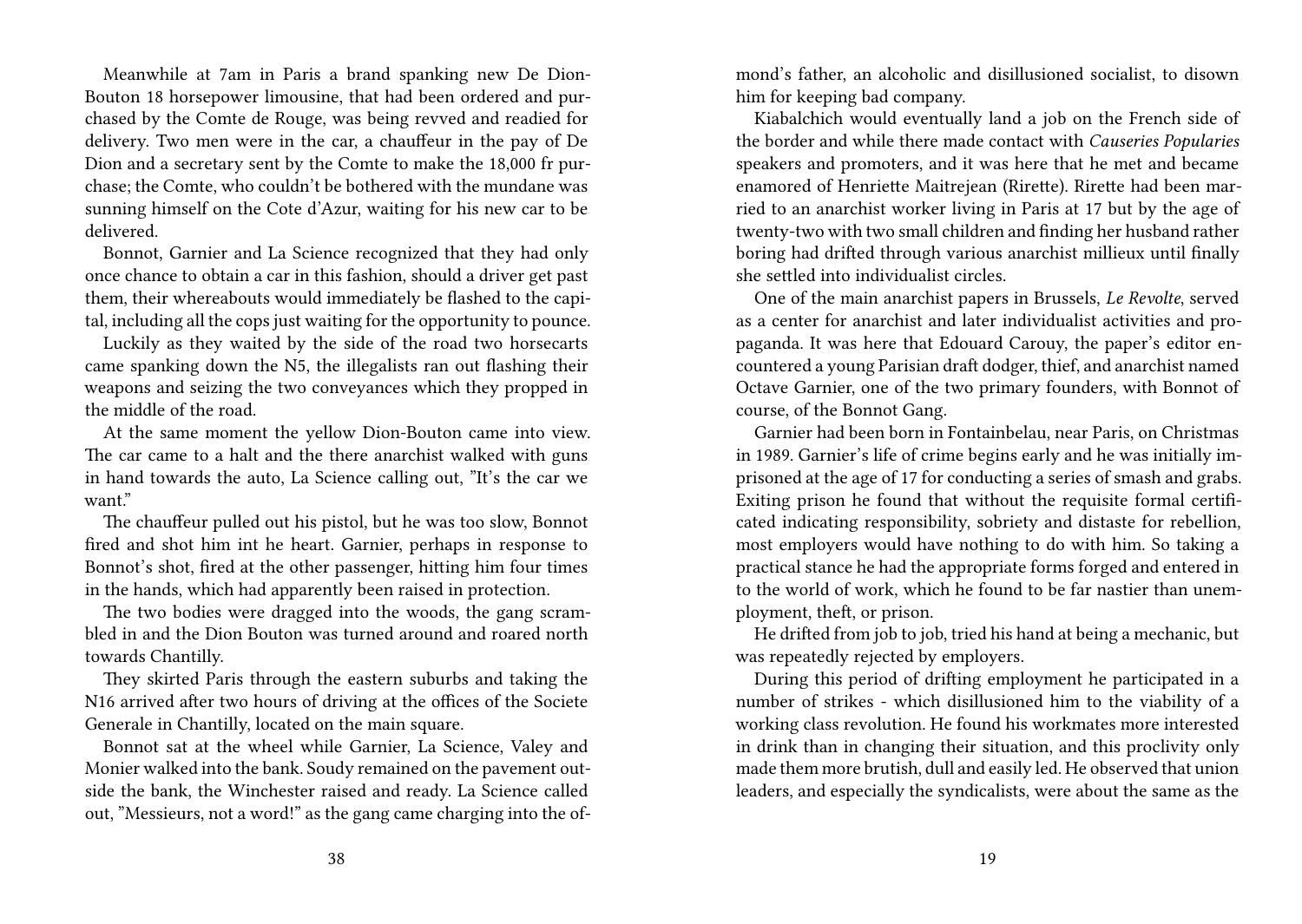capitalists as they both sought to manipulate workers to serve their own ends.

Finally he concluded in his biography, penned shortly before his death and found on his body,

So I became an anarchist. I was about eighteen and no longer wanted to go back to work, so once again I began *la reprise individuelle*.

By May 1910 he was nearing the age of being called up into the armed forces and so began to drift towards the refuge of Belgium. Of note here is that the law of 1905 instituting compulsory military service had created an entire underclass of the militarily-challenged, by one 1910 estimate a full 90,000 Frenchmen were being sough for draft evasion or outright desertion.

While in Belgium Garnier finally found himself in the company of at least some semi-professional criminals, including Carouy the editor of *Le Revolte*, who augmented his income as a part-time pipe fitter with an occasional burglary; counterfeiting was also on the menu, and here he was instructed by Louis Maitrejean, Rirette's erstwhile husband.

Meanwhile Victor, having arrived in Paris, began writing for *l'Anarchie*, and finally got the chance to spend more with time Rirette, who, at their first encounter, found him uninteresting and "a poser." It was in the Luxembourg Gardens that Victor introduced Rirette to a shy young anarchist named Rene Valet.

Valet was born into a middle class home, became interested in anarchism at a young age and had fled Belgium to to avoid military service. It was there that he met Victor and Garnier.

His stay in Belgium was short though and upon return to Paris he collaborated on the journal *Le Libertaire*, attended anarchist meetings, and spent a lot of free time with Victor. It was during this period that Rirette introduced Victor to Andre Soudy, a pale thin young man and the most easily identifiable symbol of the Bonnot

Of course the paper should have contracted the police immediately, it was the bourgeois thing to do, but the but the gang was slowly beginning to garner some mild popular sympathy, and the police, for whom the average Parisian felt at least a tinge of hostility, were sinking low in the perceptions of the press.

As an example many journals had begun to call the gang "the tragic bandits" though the *Petit Parisien* had settled on the "Bonnot Gang," which would stick long after the gang and the journal ceased to exist.

The effect of these interactions with the press was to bring even more pressure to bear on the police to do something spectacular and apprehend the outlaws, and completely outrageous.

Garnier had been thinking about firepower a great deal, feeling that though the police in Paris carried only old cavalry revolvers the gang needed something truly intimidating to make the next robbery successful.

He finally found what he was looking for when he purchased four Winchester rifles from a local anarchist fence - basically the modern equivalent of would-be criminals among themselves with surface to air missiles, or rocket propelled grenades to rob a 7-11.

Car owners throughout Paris had become far more security conscious as a result of the spate of recent auto thefts, so in response the illegalists developed their final innovation to modern criminal activity- the car-jacking.

The gang, this time was made up of Soudy, Garnier, Bonnot, Valet and the new guy, Monier. They armed themselves, including Soudy who carried the Winchester under his great coat, and took suburban trains into the countryside.

They disembarked at Villeneuve and walked as the final rays of sun peaked from behind trees into the forest to bed down for the night. they had selected a piece of road on the N5, a main northsouth artery, and by mid-morning had found an ideal spot for their ambush.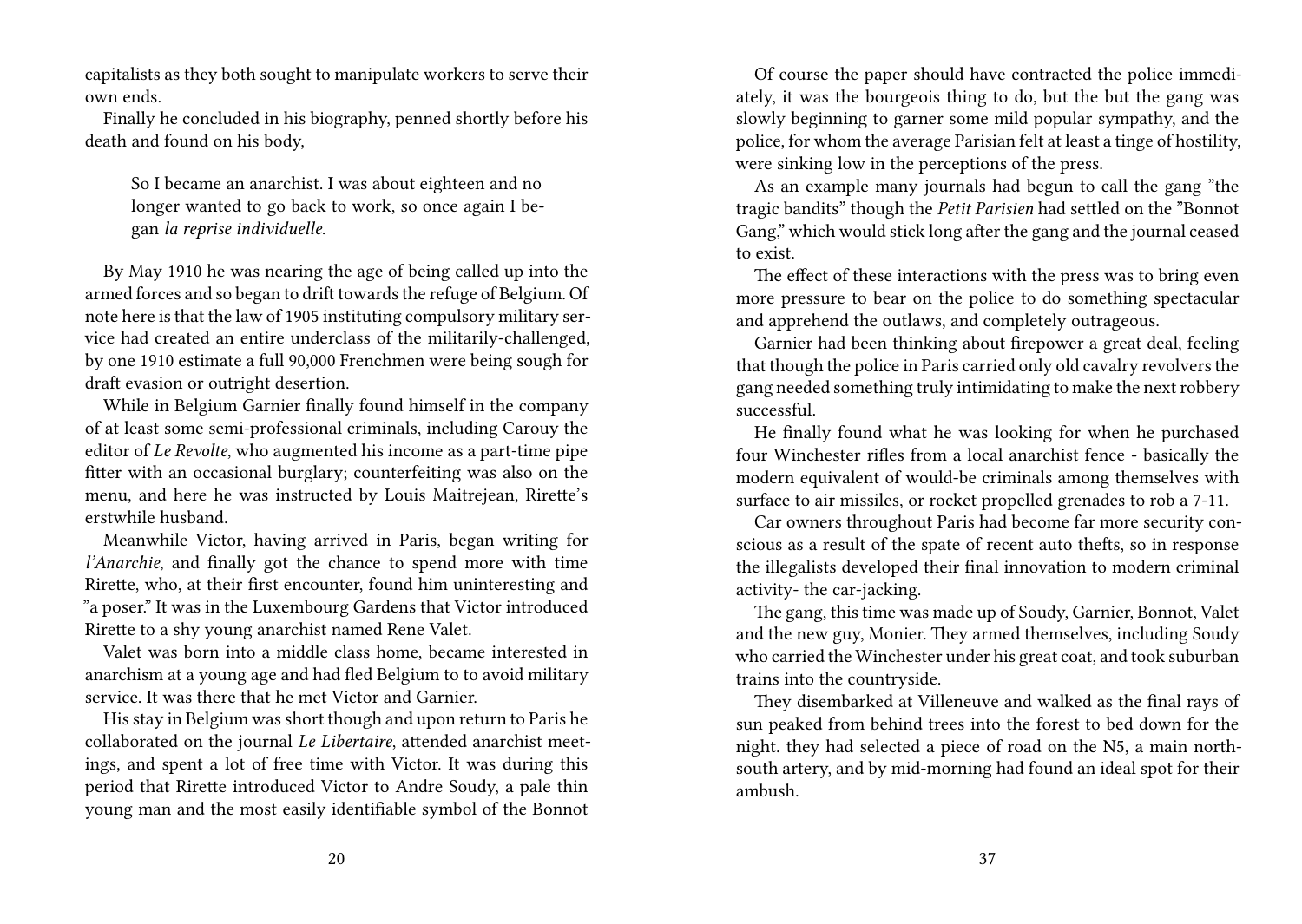- he would write a challenge and send it in to one of the scions of the bourgeois press, *Le Atin*, which published it on 20 March 1912.

In the letter addressed to specific detectives in the surete including Jouin, he taunted them and ridiculed the 10,000 fr offered to his companion Marie to betray him, adding, "…multiply the sum by ten, *messiuers*, and I will surrender myself to your mercy, bound hand and foot…"

He goes on to exonerate one of his friends caught in the dragnet, Dieudonne, and emphasized that he alone was guilty.

Lastly he declared that,

I know that there will be an end to this struggle which has begun between me and the formidable arsenal at Society's disposal. I know that I will be beaten; I am the weakest.

But I sincerely hope to make you pay dearly for your victory.

Concluding jauntily, "Awaiting the pleasure of meeting you…Garnier."

Another enclosed sheet of paper bore inked impressions of Garnier's index finger and right hand to prove the identity of the author.

Bonnot, not to be outdone by his partner walked into the offices of the *Petit Parisien* (a Parisian equivalent of the tabloid press today like the *Sun* in the UK or the *New York Post*), and placing his Browning menacingly on the desk of the journalist Charles Saurwein and stated that,

We'll fire our last round at the cops, and if they don't care to come, we'll eventually know where to find them.

Then after picking up his pistol he walked nonchalantly out of the paper's office.

Gang as the photographic image of "the man with the rifle" had passed into the anarchist collective consciousness, including some rather impressive tattoos based on the photo.

Victor described Soudy as, the perfect example of the crushed childhood of the back -alleys. He grew up on the street: TB at thirteen, VD at eighteen…"

In the close anarchist circles in which Soudy moved he was known by the nickname *"Pas de chance"* (not a chance - a very prescient moniker indeed). It also reflected the fact that he felt his life was to be short given "the price of medicine".

Then in the midst of all the fermentation in Paris an event in Tottenham, a northern suburb of London, broke like a storm on the international anarchist community.

In December of 1910, several members of a Latvian revolutionary cell, while engaged in breaking into a jewelers store, were interrupted by the police. The comrades shot their way out, killing three policemen and wounding two, in the process also killing the leader of the kommando.

Eventually two comrades were traced back to Tottenham and there fought one of the anarchist equivalents of Thermopylae there would be others.

The two men, armed only with pistols, held off seven hundred soldiers and dozens of cops.

The Home Office was eventually forced to bring in artillery, and a young Winston Churchhill, to the battle. The fires started by the cannonade ended the confrontation with the anarchists expiring in the flaming building - they never surrendered.

The news traveled quickly around Europe and the Americas drawing praise from most anarchist groups and derision from the powers that be.

A young and impressionable Alfred Hitchcock read all he could about the "Seige of Sidney Street" and eventually would put his artistic spin on it in the final scene of the 1934 version of "The Man Who Knew Too Much."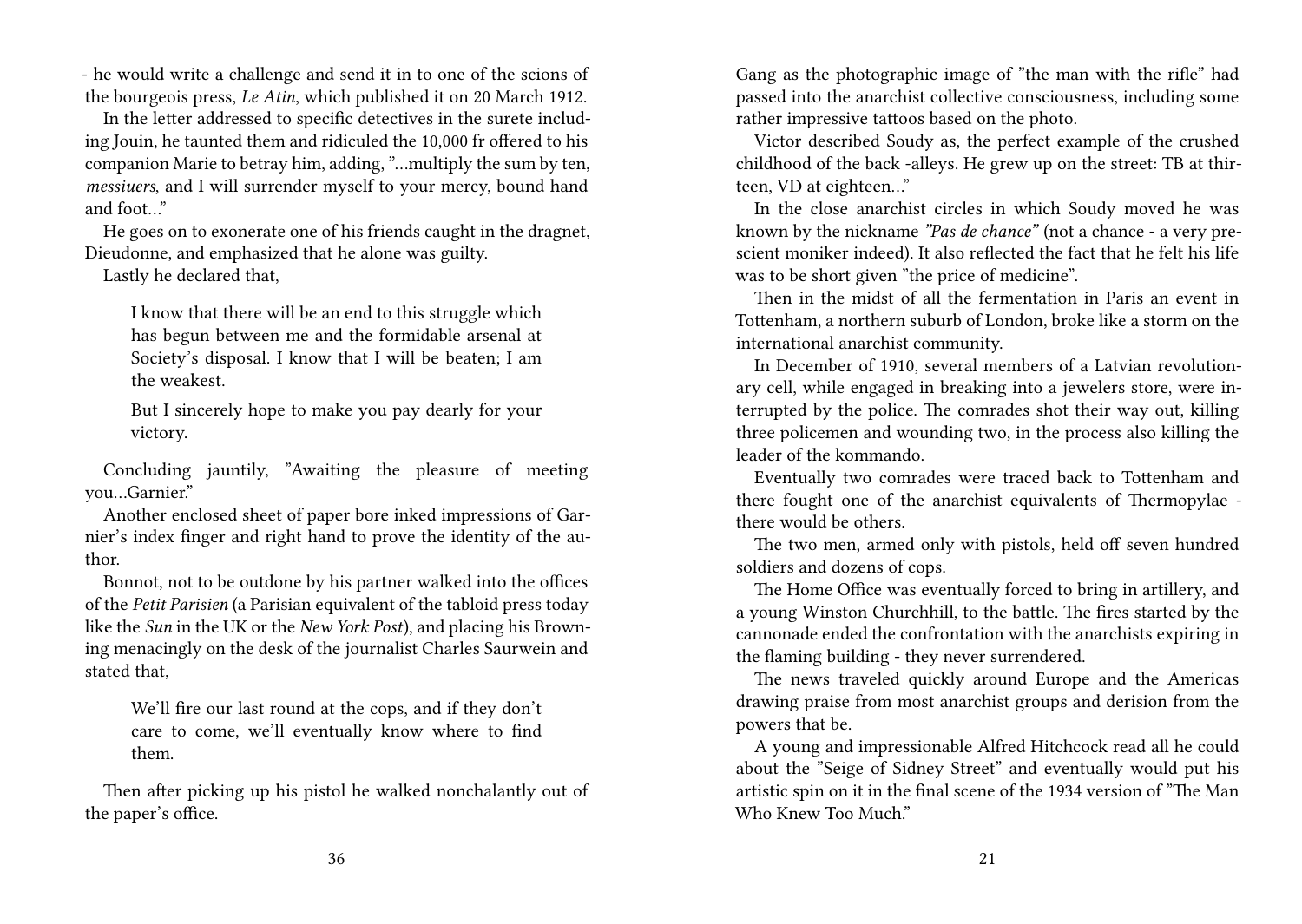Kibalchich wrote an article in *I'Anarchie* entitled simply "Two Men" and in it he lays down one of the many conceptual visions that would subsequently animate the Bonnot Gang,

In the ordinary sense of the word we cannot and *will not* be honest. By definition, the anarchist lives by expediency; work for him, is a deplorable expedient, like stealing…He takes no account of any conventions which safeguard property; for him, force alone counts. Thus we have neither to approve nor disapprove of illegal actions.

We say: they are logical.

The anarchist is always illegal - theoretically. The sole word 'anarchist' means rebellion in every sense.

Several other minor actors join the group over the course of the next several months, mostly very young men well heeled in individualist anarchism and burning for some way, any way, to strike back at bourgeois society. This amorphous group moves back and forth across Paris, flats were rented, small communes came into being and were abandoned, arguments materialized and were forgotten.

The single greatest surprise of these months is that somehow the illegalists found themselves in complete control of *I'Anarchie*, with Kibalchich and Rirette taking over editorial duties.

#### **The Final Puzzle Piece - Bonnot**

Much has been made of the character of Jules Bonnot, a charlatan, a dandy, a sociopath, a criminal masquerading as an anarchist, or vice versa.

It is known that unlike the other members of the gang he did serve in the military and made the most of the experience.

cover and ended the attempt of the gang for an honest, non-violent burglary.

Octave, in a fit of pique, found sufficient flammables to set the Delaunay alight and the gang returned to Paris without a penny to show for 48 hours of wild illegality, including very nearly vehicular manslaughter.

As a result the gang decided to lay low for a few months and during this time the Surete went into overdrive arresting anyone even remotely associated with *I'Anarchie*, eventually catching two fish worth having - Belonie and Rodriguez, the two fences who had been given the responsibility of selling the bonds and checks taken during the Ordener robbery. After selling the financial instruments and realizing a small sum for the gang both men were taken into custody and Rodriguez started doing all in his power to avoid the guillotine, both wet and dry.

The illegalists had grown somewhat depressed in the meantime; the sale of the bonds had yielded almost nothing, their last attempt at crime had been fun but a fiasco, the anarchist community had almost unanimously condemned them, and just as a final painful reminder of just how isolated they truly were *I'Anarchie* had published a piece bylined "LA"that had thrown some real much at the gang.

The author had called them, "feeble, narrow minded simpletons," who theories were a load of crap; LA further noted that while their lives would be short, it was necessary for all anarchists to denounce their deeds and move as rapidly as possible in the opposite direction.

Of course the article drew scorn from a few in the individualist camp, an article written in response by Victor Metric scorned LA roundly and concluded with a request for funds to assist those in custody.

Garnier, of course, was nothing if not incensed and in order to get out in front of the criticism decided to do something truly seismic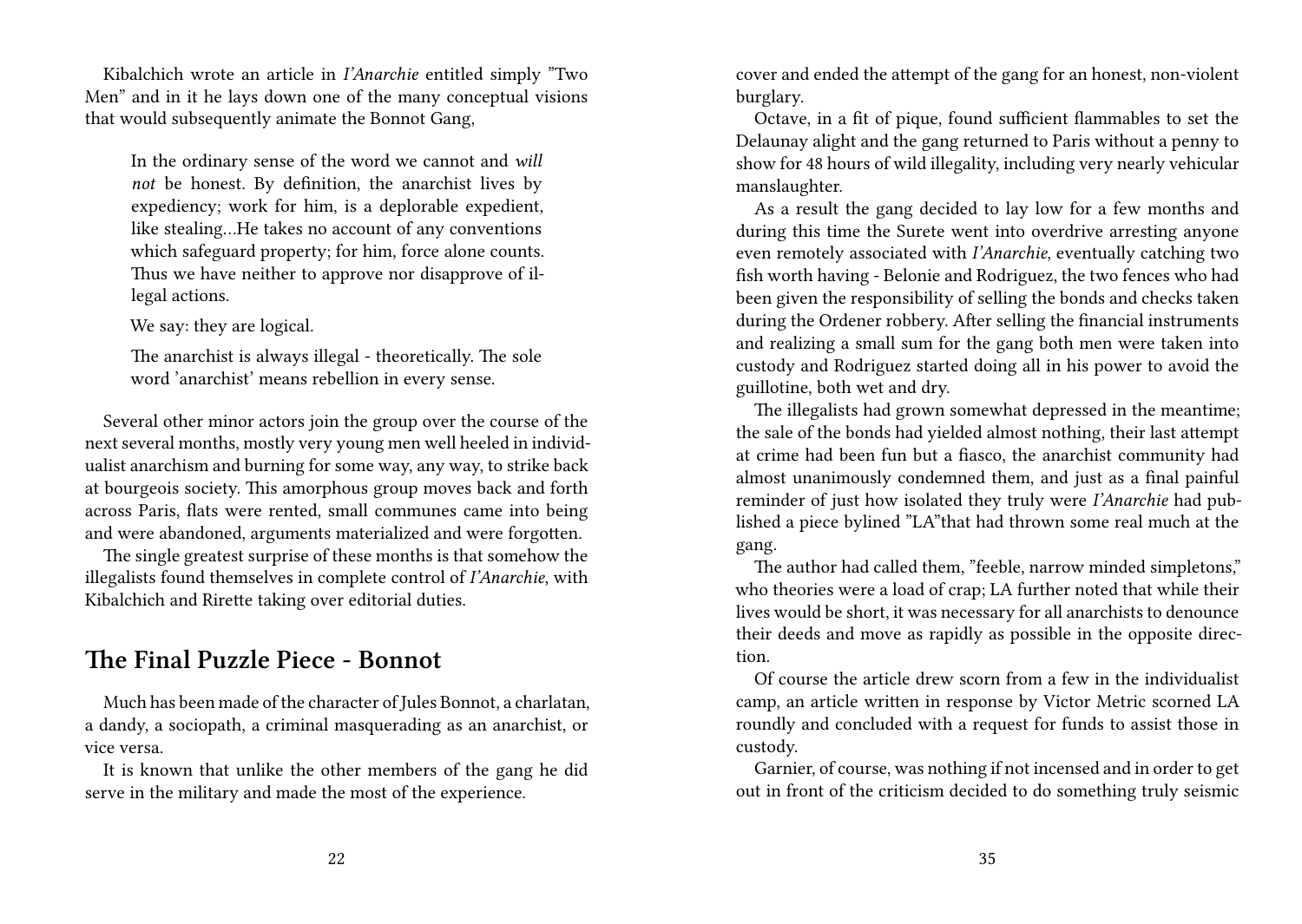Their drive though Paris was epic by the standards of the day, Bonnot behind the wheel kept the limo above 80 miles an hour through much of the city knocking over a few stalls near the Palais Royale and barely missing an autobus backing out of a berth at the Gare St-Lazare by hopping the car up onto the sidewalk nearly crushing two pedestrians as the engine coughed and sputtered into silence.

A traffic policeman who had been watched as the limo careened wildly to avoid disaster hurried over to demand the driver's papers. Bonnot ignored the cop and finally got the engine roaring again.

Garnier who had stepped out of the Delaunay for a moment, probably to slow the onset of an oncoming panic-induced heart attack, hopped into the back seat as the cop jumped on the running board and attempted to grab the wheel.

Garnier thinking quickly, fired three bullets point blank into the cops chest killing him as his body crumpled off the side of the car and collapsed into the road. Bonnot pushed the Delaunay back up to speed.

Two "honest" citizens attempted to give chase in their own automobiles but were mistaken by the gathering crowd as the auto bandits and were surrounded, and nearly seized and lynched.

Despite the best efforts of the mob to exact vigilante justice, the car of the would-be heroes pulled away from the growing pocket of bystanders and sped off only to run over a hapless young woman crossing the street. Their pursuit finally abandoned, the luckless posse of two were questioned severely by police, and subsequently released.

Bonnot and the others continued their search for a target and after 24 hours finally found a house worth burglarizing. They made quick work of the safe but raised enough noise to wake the inhabitants of the house.

The owner of the mansion, yet another lawyer, thinking quickly fired six shots at the burglars, which sent the illegalists running for

He learned to drive and fix motor cars and became a crack shot with both pistol and rifle - two skills that would serve him well when he decided on a career in crime.

Finally he was older than most of the other gang members by a decade, which provided him with determination and, strangely, a measured recklessness that rapidly infected (and affected) his younger comrades.

Mostly centered in Lyon after military service, he did occasional mechanic work and waited for the right burglary to come along and when it did he hit it big. Bonnot had been traveling around to the homes of various lawyers posing as a businessman asking for legal services and inquiring about the climate for commerce in various regions of France.

In July 1910 he found his target, the home of a wealthy lawyer from Vienne; Bonnot and an accomplice drove to the house during a downpour to cover any sounds of the burglary. They cut through some shutters, broke a pane of glass, and Bonnot, using oxyacetylene torch burned a hole 30 cm wide into the safe from which 36,000 unfried francs were removed.

By the winter of 1911 Bonnot was finding Lyons far too warm for comfort, the heat included a visit to a garage he had been working at by the police where, among other swag, two recently stolen Terrot automobiles from the nearby Weber factory were identified. Bonnot had luckily beenout and after learning of the visit headed to Paris directly, only to return a few weeks later to see the love of his life, Judith, one last time.

Judith's husband worked as a grounds keeper in a cemetery and the two lovers said their final goodbyes among the quiet snowblanketed tombs.

They would never see each other again.

So Bonnot and a companion, the hapless Platano, set off for Paris in a stolen La Bruite automobile on 26 November 1911.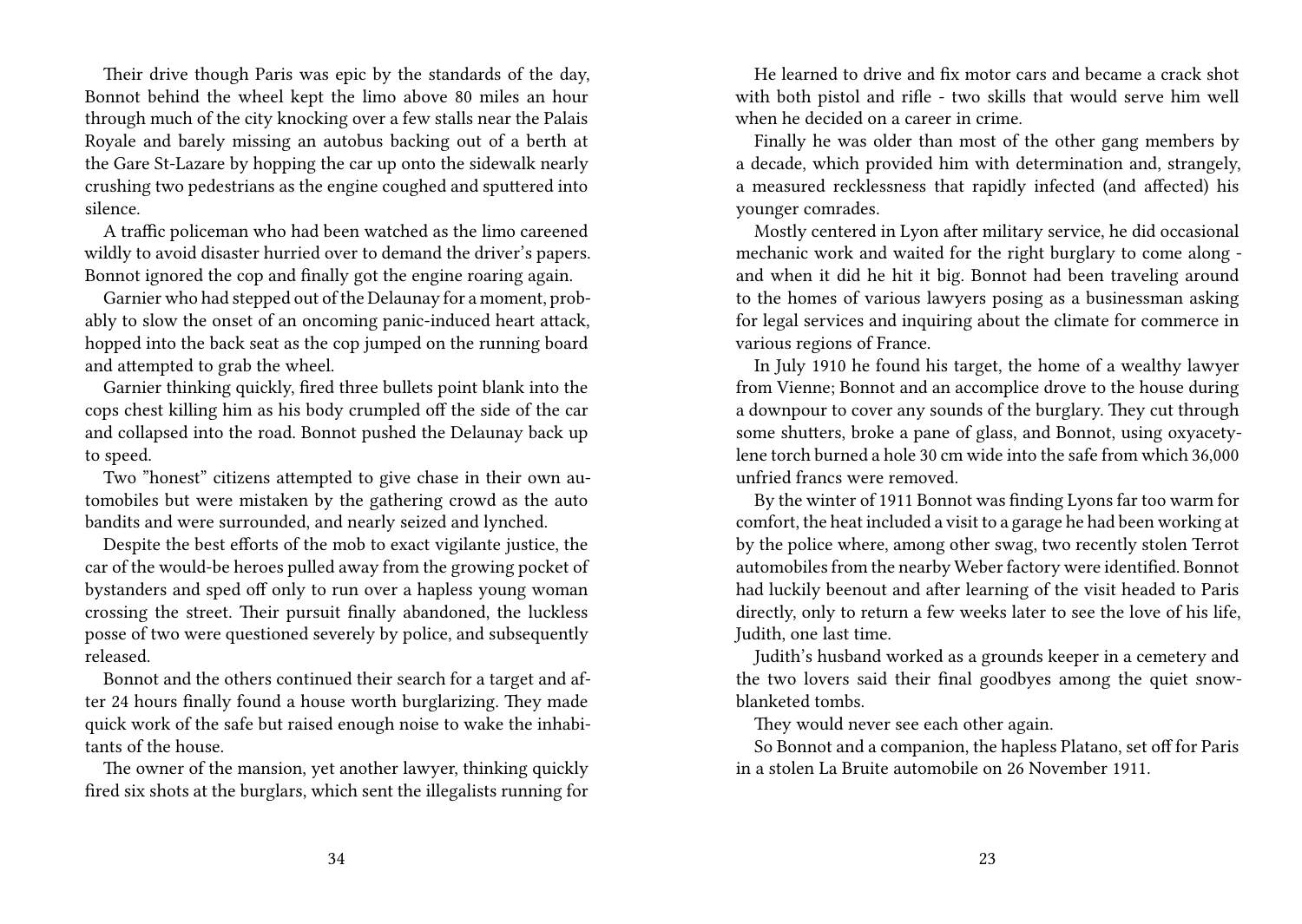The journey was to be marred by misfortune, first of all, in spite of the freezing weather, the La Buire began to overheat causing the two companions to spend the night in a small hotel at Joigny.

The next day they set off again, only this time one of the cars tires punctured and as Bonnot set about fixing the flat, Platano began to inspect his newly acquired Browning 9mm pistol. According to Bonnot as he took the weapon from Platano to show him its mechanism, it discharged and shot Platano behind the ear, wounding him fatally.

Bonnot, not wanting to leave his comrade mortally wounded, shot him again in teh head and then tossed the body in the bushes after emptying the dead mans pockets.

Bonnot then sped off towards Paris.

The La Buire like Platano, finally died and Bonnot was forced to take a train during the final leg of the journey into the Gare de Lyon. News of the death traveled rapidly to Lyons, and Bonnot was immediately identifies as the most likely suspect.

Police scoured his former residences where they culled anarchist literature, burglar's tools, and the 25,000 francs that Bonnot had meant to be a nest egg for his life with Judith.

Finally, Judith and her spouse were taken into custody and a warrant was issued for Bonnot's arrest.

Fortune was on Bonnot's side however, as the Paris papers ignored the story, so while being hunted in Lyon - he was relatively free to restart his criminal enterprises in the capital.

Upon arrival in Paris Bonnot looked up David Belonie, an anarchist whose name he had been given by contacts in Lyon; he explained the death of Platano to Belonie and it was suggested that a meeting of the illegalists be held to review the situation leading to the accident and to provide Bonnot the opportunity to clear himself of the homicide fully with the comrades.

A meeting was arranged in a top garret in Montmarte, Garnier, La Science, Carouy, Valet and a few others settled in to hear Bonnot's side of the story. Bonnot aquitted himself well - angrily explaining

La Science and Octave also maintained contact with Rirette, meeting her in restaurants and cafes to get the latest news and to hear how Victor was holding up in the belly of the beast.

The gang also kept scouting out new locations for the robberies and burglaries, particularly in the south, eventually happening upon Ellie Monier (aka Simentoff) yet another draft dodger who had flung himself as far as Switzerland to escape French military service.

In 1910 he had written a brief piece for *I' Anarchie* detailing an anti-syndicalist action for comrades in Arles. He readily joined the insurgent army of crime when the time came for his assistance.

On 15 February 1912 a superb Peugeot limousine was stolen in Beziers by persons unknown and driven northwards towards Paris.

By 9 am the following morning, however, the limo had flattened and the five well-dressed occupants of the auto managed to get a lift from a local garage owner as far as Beaune. After lunch the men caught a train to Paris, arriving in at 6:15 pm. No one would ever be charged with the theft but the Surete detectives suspected it was yet another exploit of Bonnot and the gang.

Four days later the Parisian press announced that the hunt for Garnier had reached as far afield as Chemnitz and Berlin, though the gang's next "outrage" showed just how close the illegalists had stayed to their old stomping grounds.

In a spasm of spontaneity the gang had decided to travel south to rob the Lavernede mine near Alais and then the Comptoir National d'Escompte (a bank) near Nimes.

Once again they chose a Delaunay-Belleville for a getaway car, this one well fitted out by a bourgeois who was planning to follow the *Tour de-France* as it wound its way through the French countryside.

The car though, almost from the very beginning, developed mechanical problems and after four hours wasted getting it repaired the disgruntled illegalists headed back to Paris. A real lemon.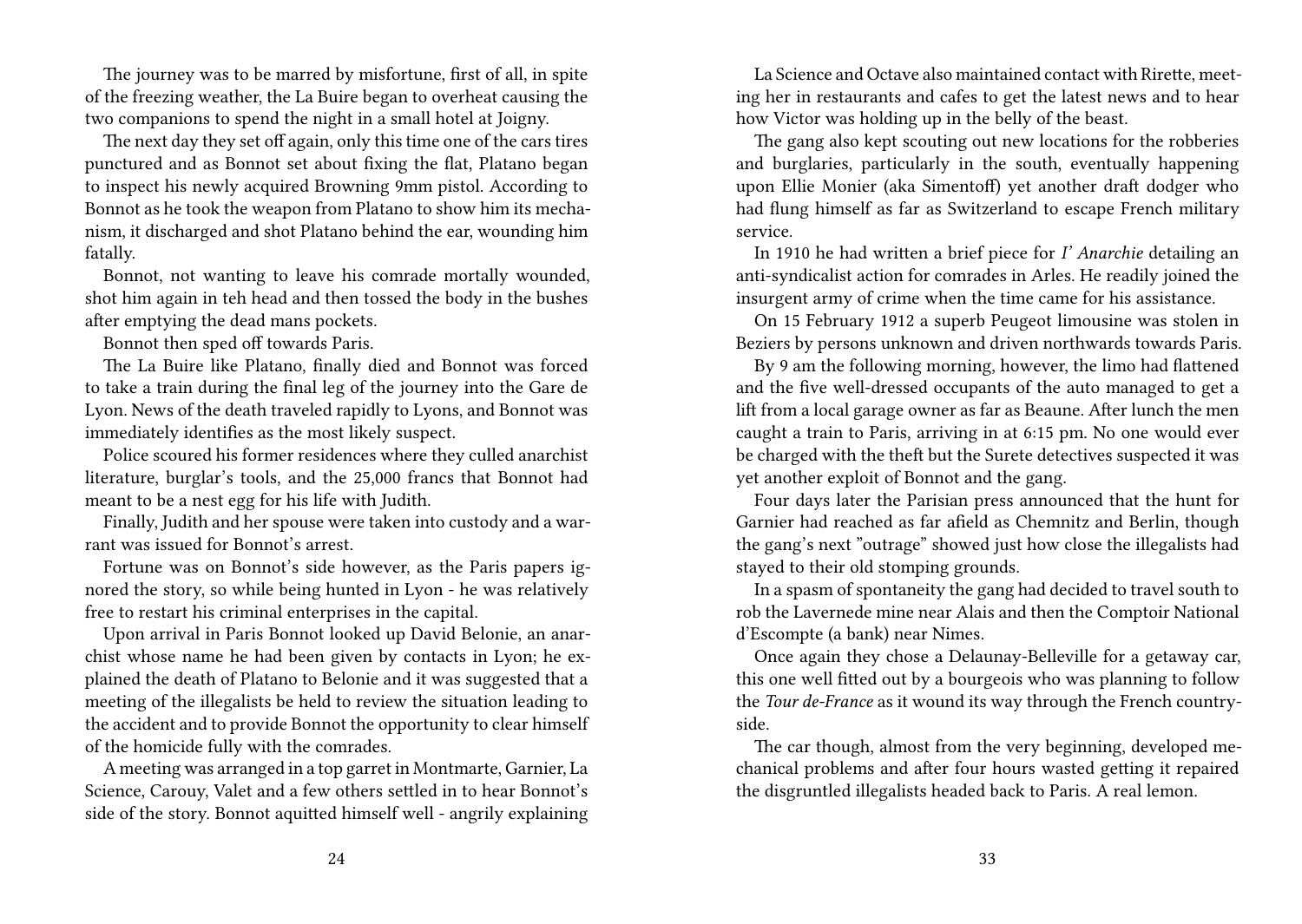archist section for the Surete, who spoke to Kiblchich wistfully of the ideas of Jean Grave, and how the illegalists were harming the "good name" of Anarchy.

Which is an old trick and has been used as recently as the arrest of Stuart Christie for his alleges involvement in the Angry Brigade Bombings of the early seventies when during his questioning the interrogating officer came on as an anarchist sympathizer more concerned with saving the good name of anarchy, than being a bloodhound sniffing about for sufficient evidence to send the arrestees to prison for several decades.

Yet another lesson for us all - beware the empathetic, politically engaged cops who "respects" your ideals - his real motive is to suck your blood, steal your time, and sink your soul - not save the good name of Anarchy.

The police returned later the next week and searched *I'Anarchie's* offices once again, this time they unearthed two of the ubiquitous 9mm Brownings, which led to both Victor and Rirette's arrest for the possession of stolen goods (the pistols) which they identified as swag from the burglary of a gunsmith's shop that had occurred on Christmas Eve 1911.

Rirette was eventually turned loose, but Victor waited in jail for something to occur that would either lead to freedom or to his being charged as a fence for stolen property; either way his oaths of silence and non-cooperation with police interrogators ran deep and he remained silent - willing to sit out his detention.

The illegalists for their part were pretty certain the Surete was only a few steps behind them so they went to ground, changing their hair color and shaving off their distinctive moustaches; further Bonnot suggested that they begin to dress like the bourgeois enemy to allay suspicion - so he handed out collars, cuffs and new shirts to further their disguises.

Despite the notoriety attached to the Rue Ordener robbery, not one of the gang members thought for a minute of leaving France, let alone Paris.

the accident and denying that he'd kill Platano, rather the shooting was a freak accident.

The final *coup de grace* was delivered to save the wounded man from any further pain, not in an attempt to silence a homicide victim.

Sometime during the "trial" Garnier, and possibly others, realizes that this Bonnot was the man they had been waiting for - a mechanic, a sharpshooter, a tried and tested criminal with a certain degree of *sang-froid*, including ten years of experience in the demi-monde to boot.

#### **The Gang Bangs: A Fistful of Bullets**

Within weeks Garnier, Bonnot and La Science began working together on their "big job".

A quick tangential note about the favored anarchist weapon of the time, the Browning 9mm semi-automatic pistol. Thought not as accurate as other 9mm weapons like the Mauser, it was light, easily concealed, and ammunition was readily available; further with a seven round clip and capable of firing off five clips per minute it was vastly superior to most pistols wielded by the forces of law and order, especially the clunky cavalry surplus revolvers carried by the Paris police.

Finally, the Browning 9mm was the weapon wielded by Gavrilo Princip to assassinate Archduke Ferdinand in Sarajevo precipitating the First World War, and to bring the discussion full circle the Browning was manufactured in Belgium, very much like the Bonnot Gang.

The illegalists had visited various areas outside Paris to find an auto with which to perpetuate their crime and finally settled on a 1910 Delaunay-Belleville limousine belonging to a bourgeois in the suburb of Boulogne-sur-Seine.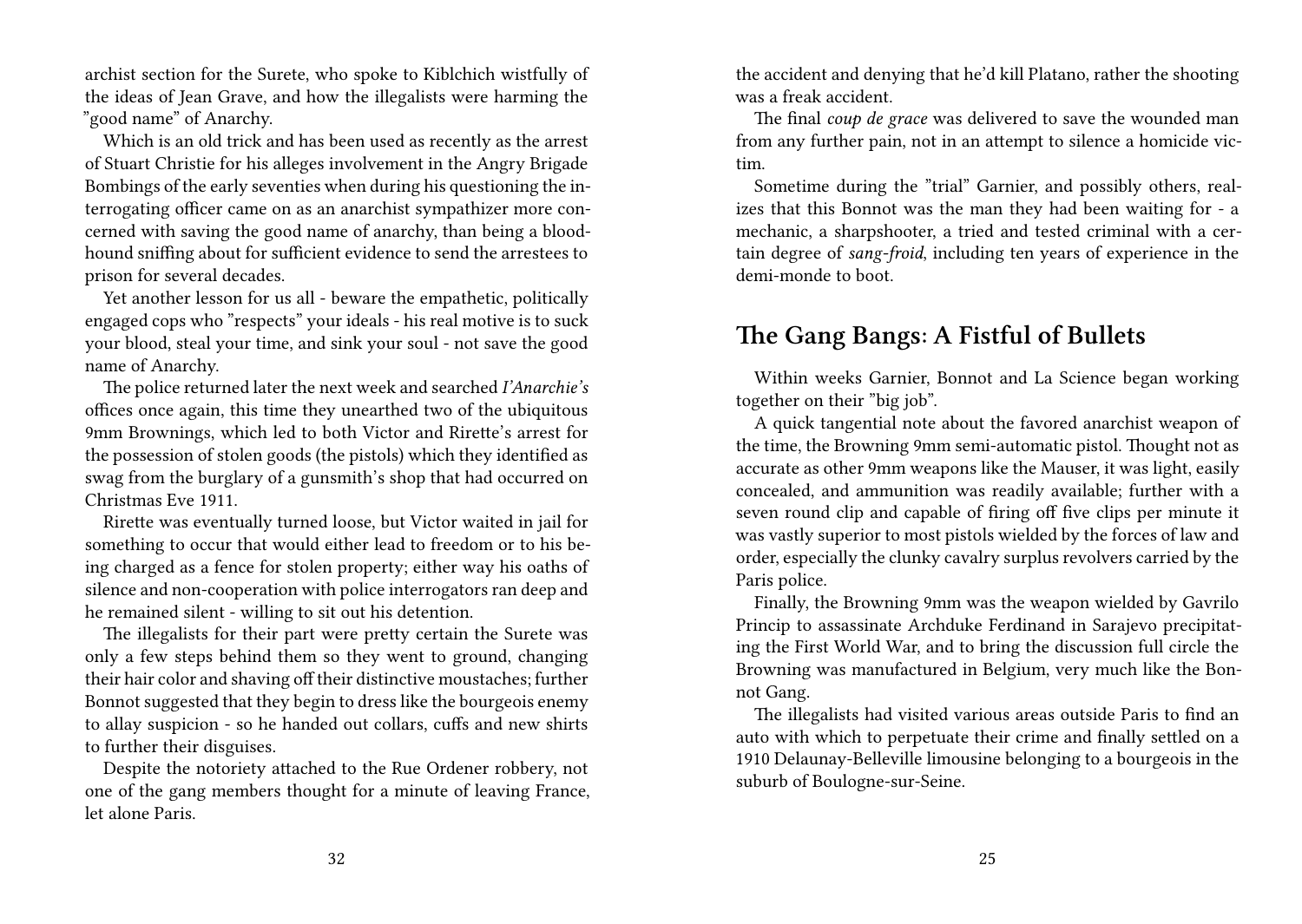The Delaunay-Belleville was considered one of the best cars then available, with a six-cylinder thirty horsepower engine and a distinctive circular radiator - Bonnot clearly had a hand in the decision, he rarely settled for second best.

The name also had anarchist connotations, Delaunay being the anarchist assassin of the second-in-command of the Surete in 1909 and Belleville being the Paris suburb where the Commune had begun, and where during the final bloody week of street fighting most of the Communards had been slaughtered by the troops of the triumphant Third Republic.

Bonnot, Garnier, and La Science stole the automobile on the night of 13 December without a hitch.

The next decision, however, was the key, who or what would they rob?

And when?

They had weapons, a series of safe houses sprinkled throughout the outer boroughs of Paris and an impressively fast car.

Ont he evening of December 20th the four illegalists, Bonnot, Garnier, La Science, and one other usually thought to be either Rene Valet or Jon De Boe, picked up an acetylene torch and like Bonnot's previous burglary planned to enter the home of a bourgeois and relieve the capitalist of the contents of his safe.

The weather, however, remained dry and clear, and Bonnot insisted that they have rain to cover at least some of the noise made during the breaking and entering.

At about half past three they gave up on the burglary plan and decided instead to go for a more bold, innovative job that had been planned by Garnier and Bonnot a few days before - a daylight robbery on the bank messenger for the Societie Generale, the largest Parisian bank and rivaled nationally only by the Credit Lyonnais.

The robbery would take place just as a bank messenger was to deposit funds into a branch of the Societie Generale in the Rue Ordener, just west of the Butte de Montmarte, which would allow the

The bandits show their firm desire to live.

Kibalchich was not done.

He knew that his friends were still at large and that now was the time to attempt to build some level of understanding and even support for the auto bandits among the various anarchist communities.

In notes for two *causeries* held during the weekend of January 27 and 28 he further developed his ideas.

He argued that society was the enemy of all individuality through its laws of social conservation and conformity, which deformed individuals into stunted, though "socialized" beings who could do little more than conform to a per-defined role.

He was under no illusions about social progress, and fatalistically suggested that things had been, were and would continue to be pretty much the same.

As he indicated in a reply to a letter criticizing his article on the bandits, he considered their actions being "logical, inevitable, even necessary."

Kibalchich would write one more article for *I'Anarchie* defending the bandits entitled, "Anarchists and Criminals," in which he emphasized, "Outlaws, marginals, bandits - they alone dare, like us, to proclaim their will to live at any price. Certainly they live far from us, far from our dreams and our desires," but he had as much sympathy for them as he had for, "honest folks who've either made it or missed the boat"

Whatever that last line meant in modifying the general intransigence of the rest of the article, he was, at least, clear about the importance of the bandits, and their crimes as they apply to theory.

The police, however, were under no illusions as to how close, both physically and ideologically, *I'Anarchie*and the auto bandits were to each other.

On January 31st the offices of *I'Anarchie* were raided and searched, though nothing of ntoe was found in that incursion. Of interest is the attitude of Jouin, the Inspector in charge of the an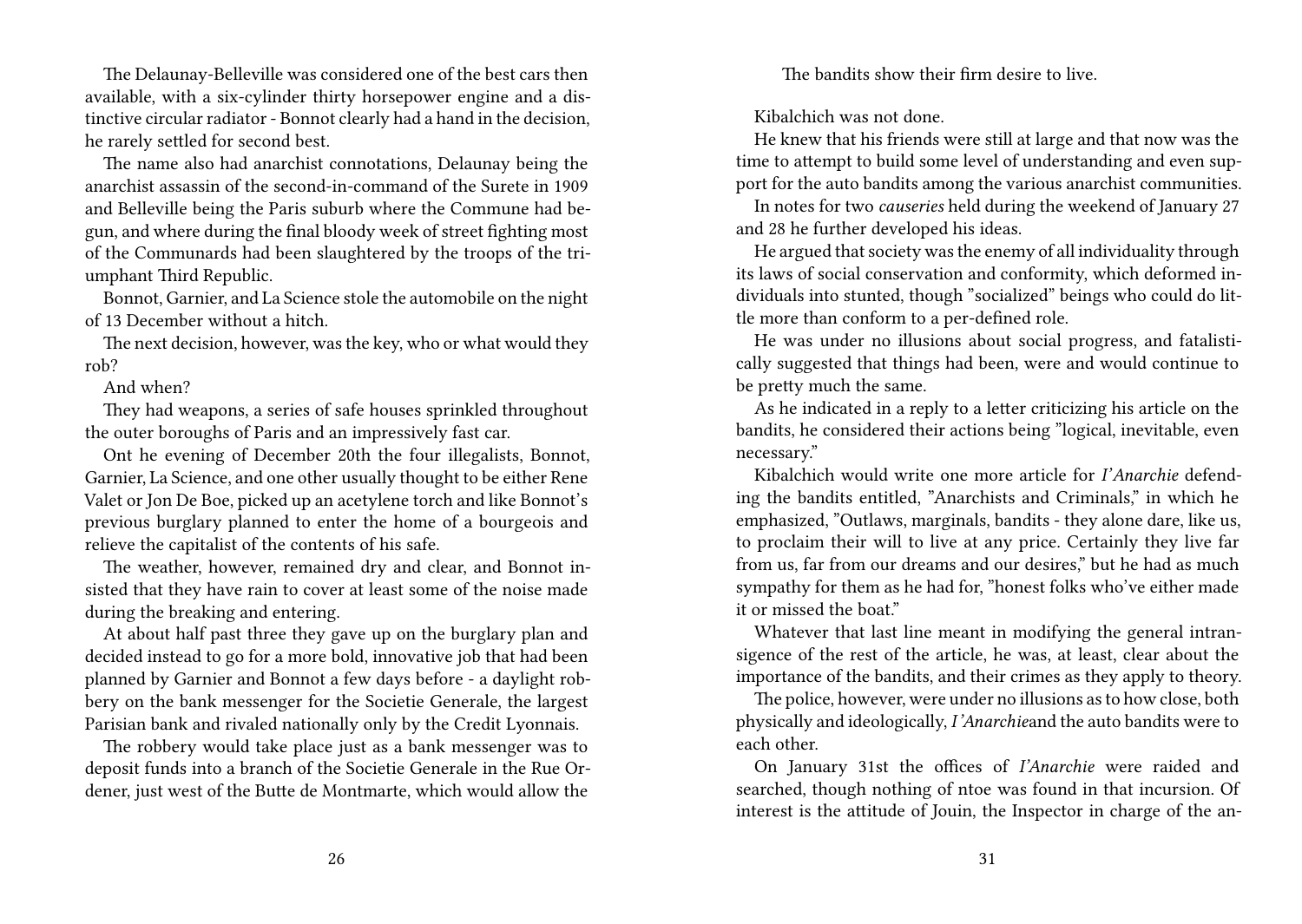sion and to pour some gasoline on the illegalists' fire, and to stand, at least in journalistic solidarity with the actions of the illegalists.

Kiabalchich faced the dual issue of his friendship with La Science, and his acquaintance with Garnier, (Bonnot being unknown to him), and for the fact that much of his writings were clearly an incitement to just exactly the type of action that had occurred on the Rue Ordener.

Something had to be written, and write it he did - in the first edition of *I'Anarchie* for the New Year appearing onThursday 4 January 1912, bylined *Le Retif* and titled "The Bandit,"

To shoot, in full daylight, a miserable bank clerk proved that some men at least have understood the virtues of audacity.

I am not afraid to own up to it; I am with the bandits. I find their role a fine one; I see Men in then. Besides them I see only fools and nonentities.

Whatever may result, I like those who struggle.

Perhaps it will make you die younger, or force you to experience the manhunt and the penal colony; perhaps you will end up beneath the foul kiss of the guillotine.

That may be! I like those who accept the risk of a great struggle…

Besides one's destiny whether as victor or vanquished isn't it preferable to sullen resignation and the slow interminable agony of the proletarian who will die in retirement, a fool who has gained nothing out of life?

The bandit, he gambles. He has therefore chances of winning. And that is enough.

The bandits show strength.

The bandits show audacity.

gang to either flee outside of Paris rapidly or to use the neighborhoods of Belleville or Montmarte as a screen.

The men must have felt an air of destiny in the whole endeavor, Bonnot was wanted for murder and if caught would surely face the guillotine, Garnier and Carouy were wanted for an attempted murder in Charleroi, forgery, and had been under surveillance for several months, and Raymond La Science, the only non-fugitive, with his disgust for bourgeois society clearly had little to lose either.

They ran through the plan a few times and around eight o'clock found themselves parked on the Rue Ordener.

"We were fearfully armed," recalled Garnier, "I had no less than six revolvers on me, my companions each had three, and we had about four hundred rounds in our pockets; we were quite determine to defend ourselves to the death"

A little after eight Octave spotted the guard walking out of the bank and towards the corner where the messenger would arrive. The guard stood on the corner and waited in the drizzle.

At last one of the local street cars ground to a halt and a handful of bowler-hatted men stepped off, though only one was greeted with a handshake from the guard. The bank messenger carried a satchel and briefcase.

As both men began to walk towards the bank, branch Garnier pulled his hat down low and said, "Let's go," as he stepped out of the car. He fixed his gaze on the messenger and marched straight towards him, with La Science a few paces behind.

Twenty yards from the bank, and six from the cash laden messenger Octave and Raymond pulled out their pistols and thrust them in to the bodyguard's and messenger's faces. The guard made a sprint for the bank doors as Garnier pushed the messenger down to the ground and grabbed his satchel.

Raymond grabbed the briefcase but the messenger reused to let go of it and was dragged a few yards up the street towards the waiting Delaunay.